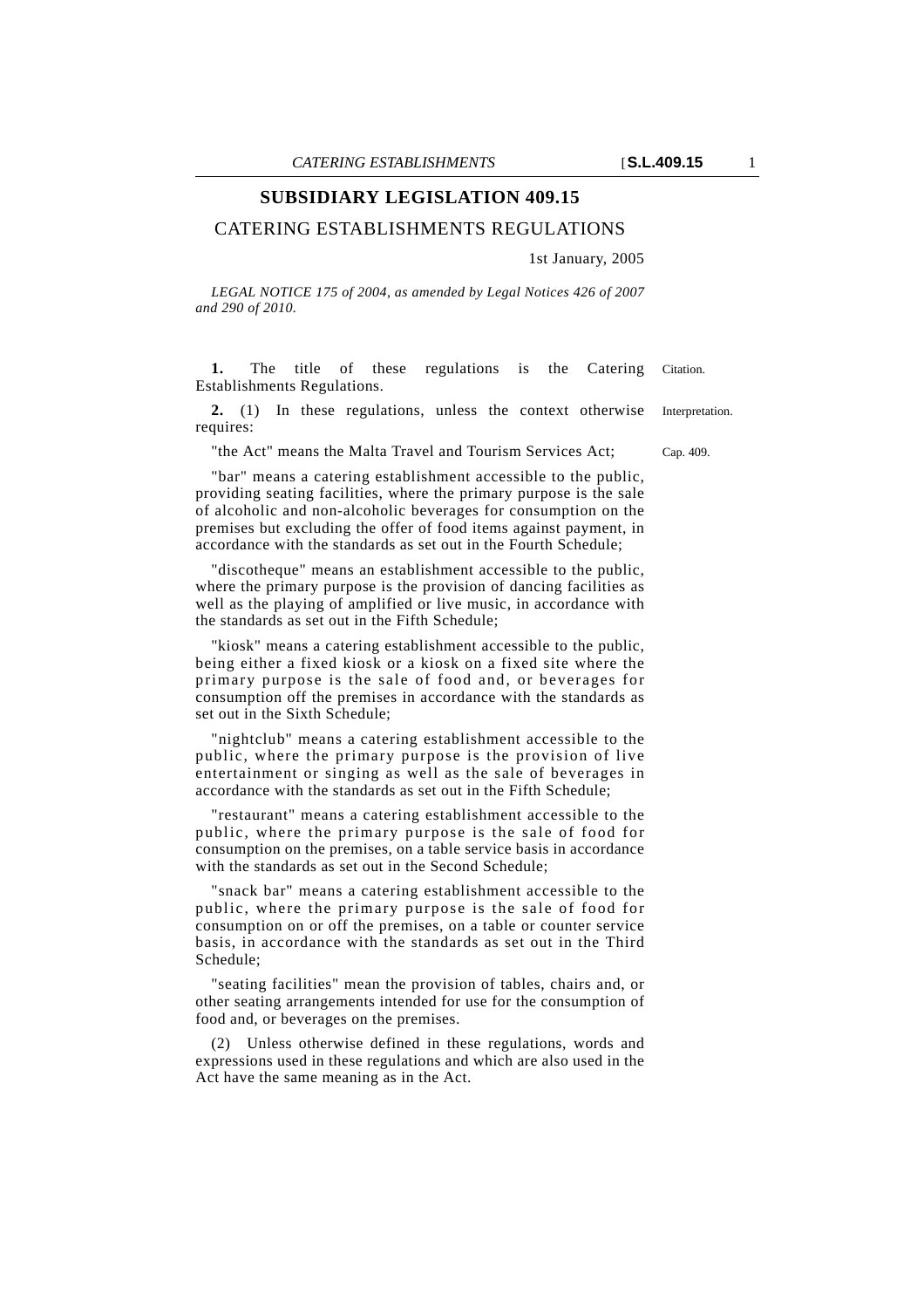Licensing of a catering establishment.

**3.** (1) No person shall operate or allow the operation of any catering establishment unless he shall have previously applied for and obtained an appropriate licence issued by the Authority.

(2) A licence under these regulations is not required if the catering establishment is a restaurant or a snack bar situated within a hotel licensed by the Authority and operated by the same management of the hotel.

establishments, namely restaurants, snack bars, bars, nightclubs

**5.** (1) Restaurants shall be classified in three different grades,

(2) Snack Bars shall be classified in two different grades,

denoted as "First Class", "Second Class" and "Third Class".

and, or discotheques and kiosks.

denoted as "First Class" and "Second Class".

Five designations. **4.** There shall be five separate designations for catering

Grading for each grading. *Substituted by: L.N. 290 of 2010.*

Alternative services and amenities. *Amended by: L.N. 290 of 2010.*

Tourism compliance certificate. *Amended by: L.N. 290 of 2010.*

Display of menus and price lists.

(3) Bars shall be classified in two different grades denoted as "First Class" and "Second Class".

(4) Nightclubs and Discotheques shall be classified in one grade, denoted as "standard".

(5) Kiosks shall be classified in one grade, denoted as "standard".

Classification. **6.** A catering establishment shall be classified in accordance with the standard requirements set out in the relative Schedules.

> **7.** (1) Notwithstanding any service or amenity requirement contained in these regulations, the Authority may, for classification purposes, accept comparable or similar services or amenities in lieu of those established in these regulations.

> (2) The Authority may, at any time, after giving reasonable notice and justification in writing, withdraw the concession referred to in subregulation (1).

> **8.** In the case of applications for new development or redevelopment of catering establishments, the Authority shall issue a tourism compliance certificate to the applicant, provided that -

- (*a*) the development and, or re-development conforms with established tourism policies, and
- (*b*) the relative plans for development or for upgrading are in conformity with any applicable regulations and with any guidelines that shall have been issued and made public by the Authority from time to time.

**9.** Catering establishments offering food - except fast food outlets - shall have priced menus clearly displayed outside the premises. Fast food outlets and other catering establishments offering beverages only, shall have price lists prominently displayed inside the premises. Restaurants and discotheques and, or nightclubs that offer food shall have priced menus available.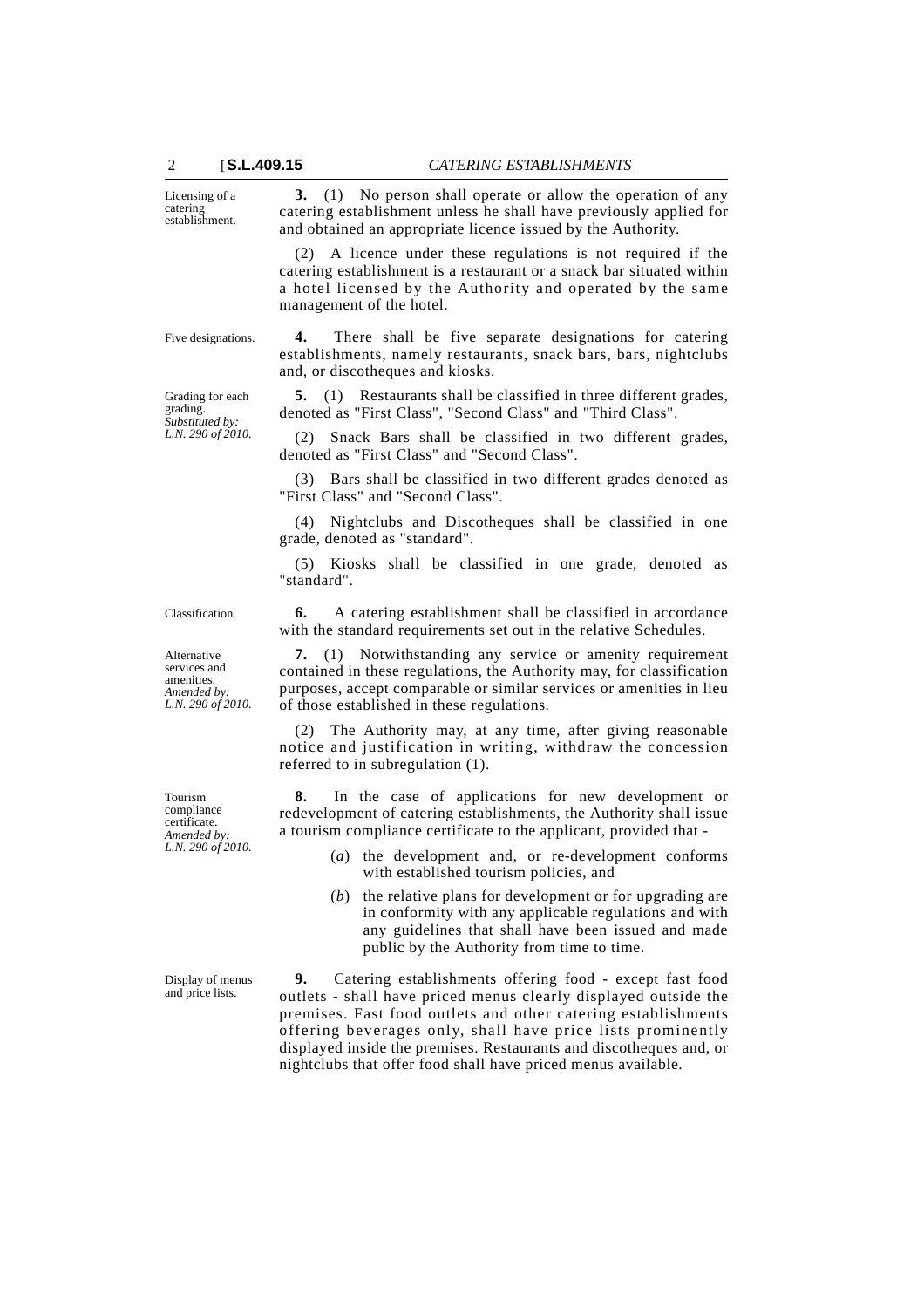**10.** (1) Operators of catering establishments shall have qualifications and, or experience in the catering industry as considered to be adequate and appropriate by the Authority.

(2) For the purposes of sub-regulation (1), the Authority shall consider any of the following factors in order to assess the adequacy and appropriateness of the operator's qualifications or experience -

- (*a*) the type of and grading of the catering establishment being applied for and the operator's qualifications and experience in managing same;
- (*b*) the type and range of cuisine to be offered at the catering establishment and the operator's qualifications and experience in such cuisine;
- (*c*) where the operator has already run a catering establishment, his regulatory compliance history.

**11.** (1) All catering establishments shall have adequate space for the storage of waste.

(2) Waste shall not be placed outside catering establishments.

(3) All persons licensed to operate catering establishments shall ensure that swill is collected only by persons duly licensed for the purpose by the relevant competent authority.

**12.** (1) Licensees and operators of catering establishments shall not allow the playing of amplified music, musical instruments and, or the use of loud speakers and, or amplifiers within their establishment unless a permit for such an activity has previously been issued by the Authority.

(2) Applications for a permit to play amplified music, musical instruments and, or the use of loud speakers and, or amplifiers in licensed premises are to be made on an appropriate form obtained from the Authority.

(3) The Authority shall issue a permit for the playing of amplified music, musical instruments and, or the use of loud speakers and, or amplifiers, provided that -

- (*a*) the establishment is licensed by the Authority;
- (*b*) the playing of amplified music in such a locality and within such a category, is in conformity with established tourism policy;
- (*c*) applicant submits to the satisfaction of the Authority the documentation and information as indicated in the application form, including a copy of the police permit and other permits where applicable:

Provided that the Authority may impose such requirements, conditions and limitations in the licence as it may consider necessary, appropriate and proportionate in accordance with the Act and regulations made under it:

Provided further that such licence does not relieve the licensees and operators from the obligation of obtaining any other

Operators' qualifications or experience. *Amended by: L.N. 290 of 2010.*

Collection of waste. *Amended by: L.N. 290 of 2010.*

Amplified music. *Amended by: L.N. 290 of 2010.*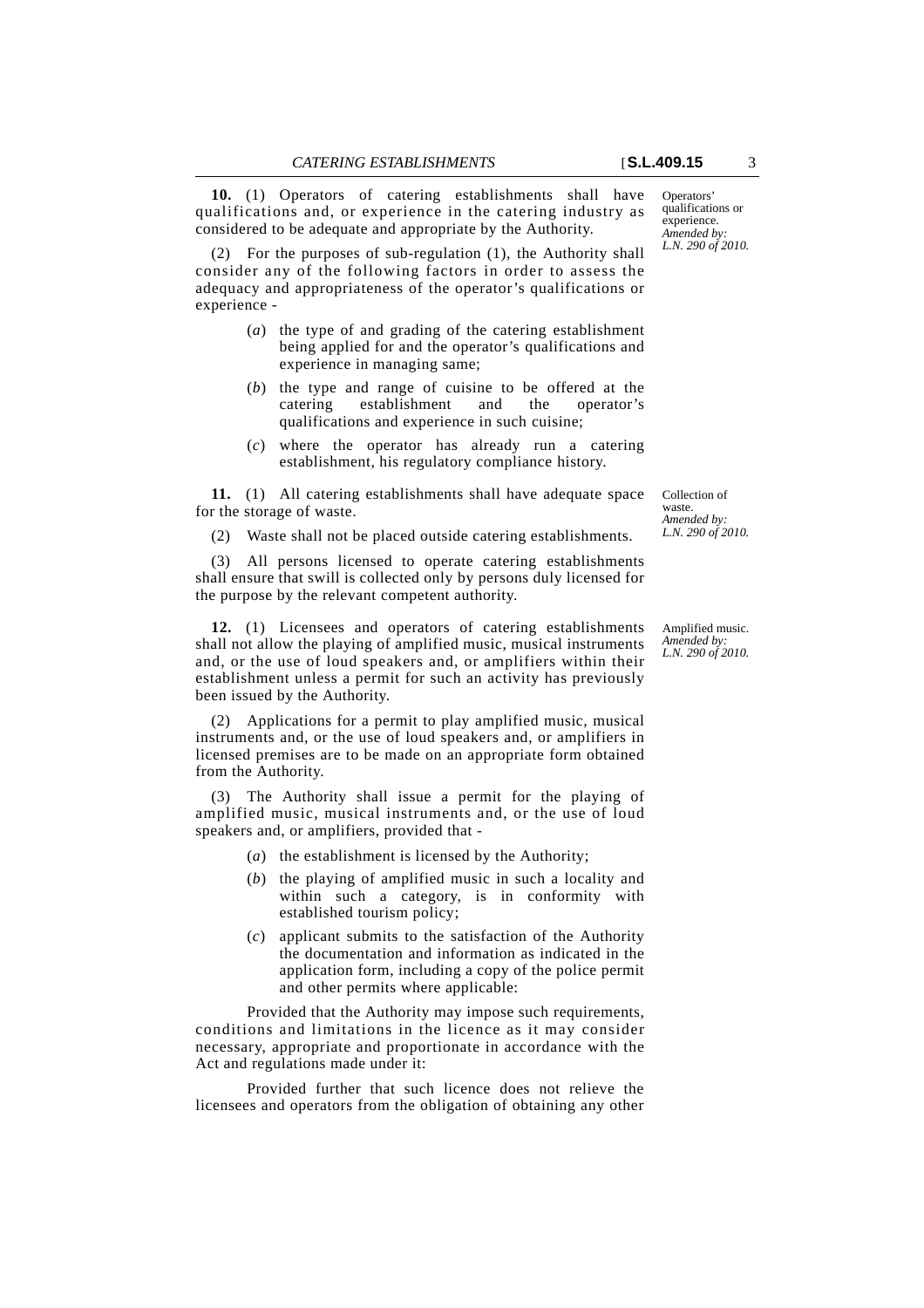permits required by any other laws and regulations which are current at the time.

(4) Without prejudice to their obligations in terms of any applicable laws and regulations, licensees and operators of tourism establishments licensed to play amplified music shall at all times conform to the provisions of the Trading Licenses Regulations.

Fire safety. **13.** Licensees of catering establishments shall be in possession of a fire safety certificate issued by the competent Authority confirming compliance with fire safety standards.

> **14.** All documentation, permits and certificates relating to the operation of a catering establishment are to be available on site at all times.

Applicability. **15.** These regulations shall apply to all premises, whether buildings, kiosks or similar, including land and, or sea crafts, used as catering establishments howsoever known under any designation as specified in regulation 4.

> **16.** Compliance with the provisions of these regulations shall be deemed to be a condition to which a licence to operate a catering establishment is subject, irrespective of whether any reference is made to these regulations in the licence itself.

> **17.** Any person who fails to comply with any of the provisions of these regulations shall be guilty of an offence and shall, on conviction, be liable to a fine not exceeding two thousand and three hundred euro ( $\epsilon$ 2,300).

Availability of documents.

S.L. 441.07

Conditions of licence.

Fines and penalties. *Amended by: L.N. 426 of 2007; Amended by: L.N. 290 of 2010.*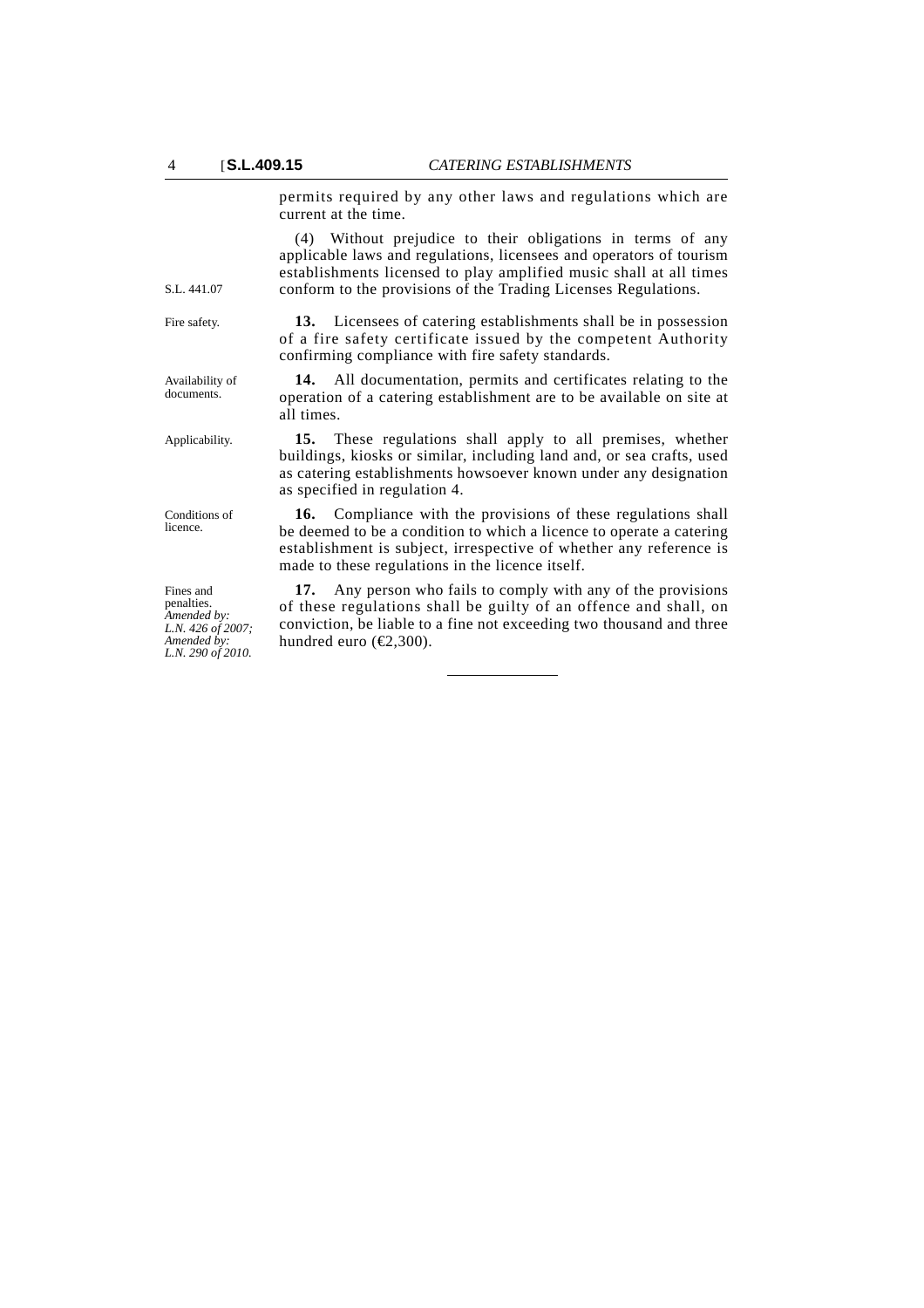#### FIRST SCHEDULE

#### EXPLANATION TO SYMBOLS USED IN THE SCHEDULES TO THESE REGULATIONS

Information components Meaning

Menu lists all available dishes and any applicable charges

| Third | Second | First |
|-------|--------|-------|
| Class | Class  | Class |

Product Range and Services States the title of a MAIN AREA of the catering establishment

> Menu States the title of a SUB AREA (within the main area of assessment: for example "Menu")

> > Description of a standard

Shows the classification of the category of the catering establishment below which are specified in the compulsory requirements

- Cell with grey background indicates that standard is compulsory.
- In this case the standard is compulsory for all categories and shall be considered as one of the minimum requirements for the lowest category in this type of catering establishment.
- Cell with white background means that the faciliiy or service does not apply.

The symbols are used for all types of catering establishments and category levels.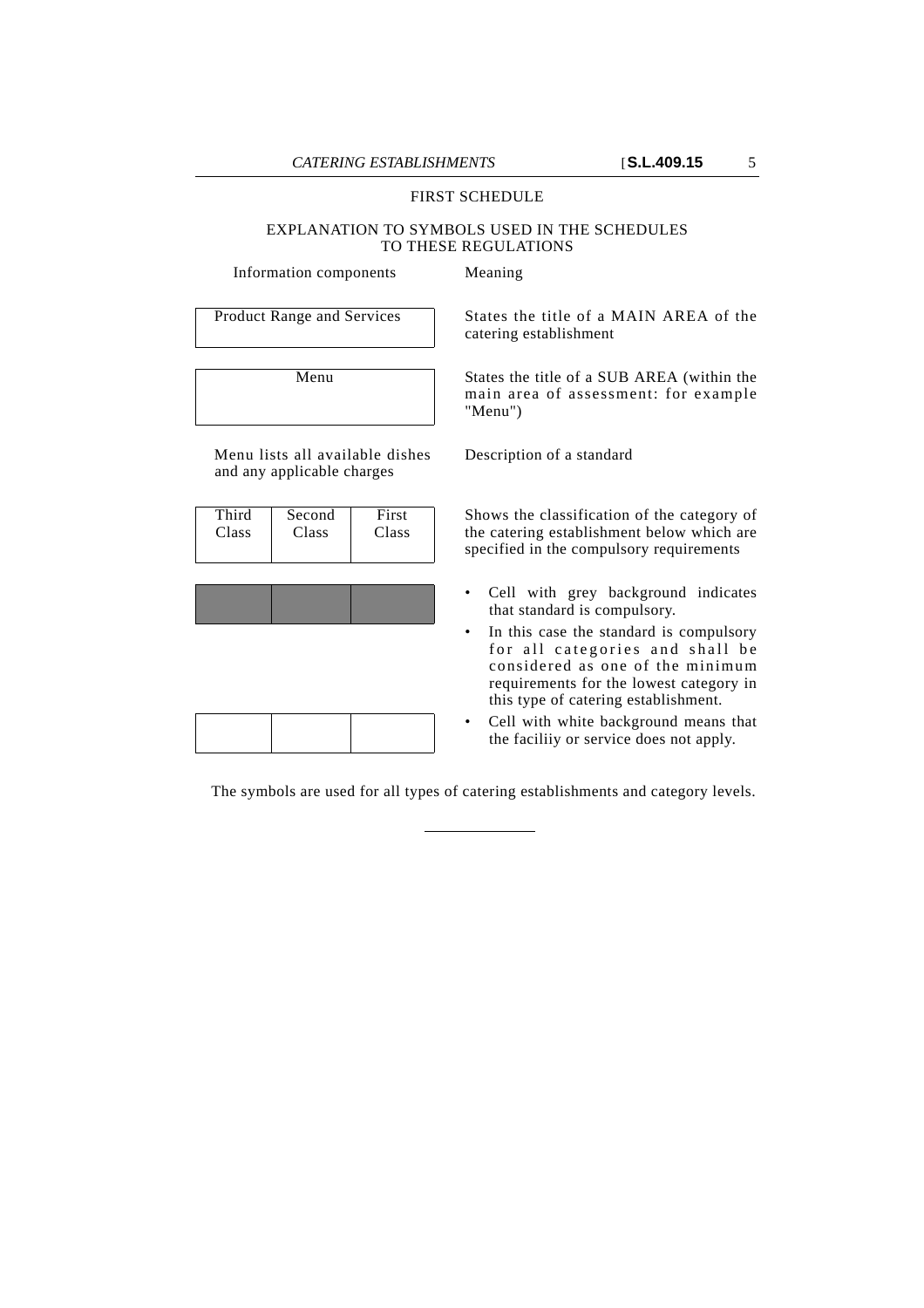### SECOND SCHEDULE

#### RESTAURANT DETAILED STANDARDS

|                |                                                                                                                                                                                                                                     | Third<br><b>Class</b> | Second<br>Class | First<br>Class |
|----------------|-------------------------------------------------------------------------------------------------------------------------------------------------------------------------------------------------------------------------------------|-----------------------|-----------------|----------------|
| 1              | <b>GENERAL</b>                                                                                                                                                                                                                      |                       |                 |                |
| 1.1            | Name display                                                                                                                                                                                                                        |                       |                 |                |
| 1              | Name display in good condition                                                                                                                                                                                                      |                       |                 |                |
| 2              | Name display well lit at night                                                                                                                                                                                                      |                       |                 |                |
| 3              | Plaque/Notice indicating the establishment's maximum<br>capacity displayed within the premises entrance                                                                                                                             |                       |                 |                |
| 1.2            | Front                                                                                                                                                                                                                               |                       |                 |                |
| 1              | Facade is in good condition, good level of maintenance                                                                                                                                                                              |                       |                 |                |
| 2              | Entrance doors kept clean                                                                                                                                                                                                           |                       |                 |                |
| 3              | Entrance doors in good condition                                                                                                                                                                                                    |                       |                 |                |
| 1.3            | Menu display                                                                                                                                                                                                                        |                       |                 |                |
| 1              | Copy of menu is displayed outside the restaurant and suitably<br>lit in the dark                                                                                                                                                    |                       |                 |                |
| 2              | Items shown at outside menu display, including any<br>additional charges, shall be priced                                                                                                                                           |                       |                 |                |
| 3              | Business hours are to be shown at outside display                                                                                                                                                                                   |                       |                 |                |
| 1.4            | <b>Phone facilities</b>                                                                                                                                                                                                             |                       |                 |                |
| 1              | Phone facilities for clients' use                                                                                                                                                                                                   |                       |                 |                |
| 1.5            | Lift                                                                                                                                                                                                                                |                       |                 |                |
| 1              | Lift is required if premises consist of 3 floors and more<br>(including ground floor)<br>(unless premises is considered by MEPA to be a heritage<br>building and the provision of a lift cannot therefore be<br>authorised by MEPA) |                       |                 |                |
| 1.6            | <b>Additional services</b>                                                                                                                                                                                                          |                       |                 |                |
| 1              | Reservation services: Tables can be booked in advance                                                                                                                                                                               |                       |                 |                |
| 2              | Credit card payment service                                                                                                                                                                                                         |                       |                 |                |
| 2              | <b>ENTRANCE</b>                                                                                                                                                                                                                     |                       |                 |                |
| 2.1            | <b>Entrance</b>                                                                                                                                                                                                                     |                       |                 |                |
| 1              | Deliveries are carried out in a way not to disrupt or interfere<br>with clients                                                                                                                                                     |                       |                 |                |
| 2.2            | <b>Cloakroom facilities</b>                                                                                                                                                                                                         |                       |                 |                |
| L              | Cloakroom facilities                                                                                                                                                                                                                |                       |                 |                |
| 2.3            | Lounge area                                                                                                                                                                                                                         |                       |                 |                |
| 1              | Welcome area with relative furniture and furnishings                                                                                                                                                                                |                       |                 |                |
| 2              | Lounge area providing appropriate seating                                                                                                                                                                                           |                       |                 |                |
|                |                                                                                                                                                                                                                                     |                       |                 |                |
| 3              | PRODUCT RANGE AND SERVICES                                                                                                                                                                                                          |                       |                 |                |
| 3.1            | Menu                                                                                                                                                                                                                                |                       |                 |                |
| $\mathbf{1}$   | Well presented menu                                                                                                                                                                                                                 |                       |                 |                |
| $\overline{c}$ | Menu shall list all available dishes and any applicable<br>charges                                                                                                                                                                  |                       |                 |                |
| 3              | Menu in English                                                                                                                                                                                                                     |                       |                 |                |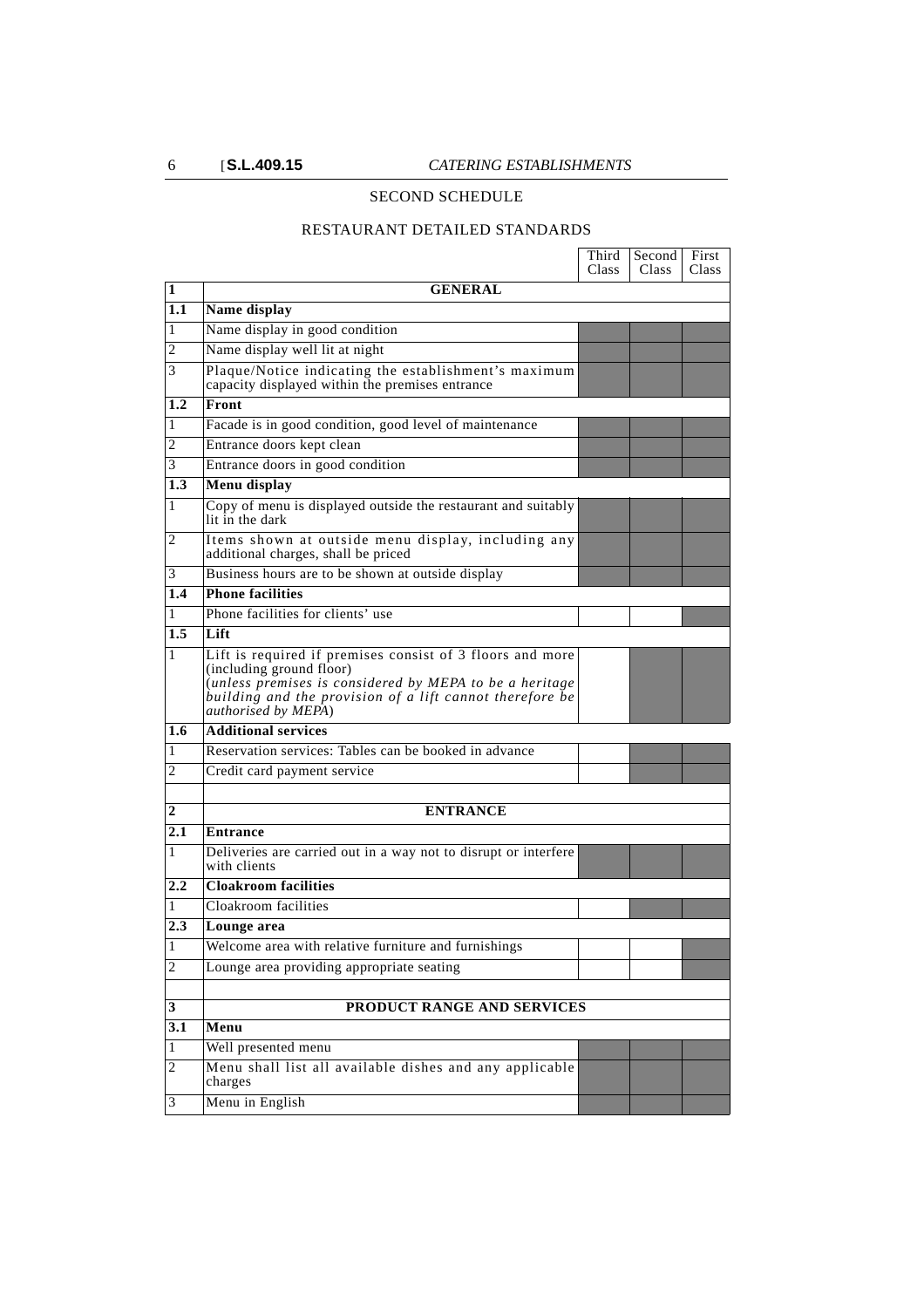|                  |                                                                                                 | Third<br>Class | Second  <br>Class | First<br>Class <sub>.</sub> |
|------------------|-------------------------------------------------------------------------------------------------|----------------|-------------------|-----------------------------|
| 4                | Menu available in two other languages on request                                                |                |                   |                             |
| 5                | Availability of special diet meals on request                                                   |                |                   |                             |
| $\overline{3.2}$ | A la Carte Menu                                                                                 |                |                   |                             |
| 1                | A la carte menu available                                                                       |                |                   |                             |
| 2                | Starters, Main Courses and Desserts - a minimum of 3<br>different choices                       |                |                   |                             |
| 3                | Starters, Main Courses and Desserts - a minimum of 5<br>different choices                       |                |                   |                             |
| 3.3              | <b>Set lunch and dinner</b>                                                                     |                |                   |                             |
| 1                | Daily set lunch and/or dinner                                                                   |                |                   |                             |
| 2                | At least 1 starter, 3 main courses and 3 desserts                                               |                |                   |                             |
| 3                | At least 2 starters, 4 main courses and 4 desserts                                              |                |                   |                             |
| 3.4              | <b>Bread service</b>                                                                            |                |                   |                             |
| 1                | Standard bread service{ served in a basket/on a plate, side<br>plate and cutlery                |                |                   |                             |
| 2                | At least 2 types of bread                                                                       |                |                   |                             |
| 3                | Bread served on a dish or similar with butter                                                   |                |                   |                             |
| 3.5              | <b>Wine list</b>                                                                                |                |                   |                             |
| 1                | List of foreign and local wines                                                                 |                |                   |                             |
| 2                | List of foreign and local wines: more than 10 brands                                            |                |                   |                             |
| 3                | Sparkling wine: a minimum of two brands                                                         |                |                   |                             |
| 4                | Champagne: a minimum of two brands                                                              |                |                   |                             |
| 3.6              | <b>Wine service</b>                                                                             |                |                   |                             |
| 1                | Branded wines are presented in front of client                                                  |                |                   |                             |
| 2                | All wines are presented and served in front of client                                           |                |                   |                             |
| 3                | Rosè/white wine/champagne are kept chilled once opened<br>and served                            |                |                   |                             |
| 4                | Bottled beverages served by waiter on the table                                                 |                |                   |                             |
| 3.7              | <b>Offered services</b>                                                                         |                |                   |                             |
| 1                | Partial table service (at least beverage service and table<br>clearing during meal consumption) |                |                   |                             |
| 2                | Full table service (meal and beverages served on the table,<br>constant table clearing)         |                |                   |                             |
| 3                | Ongoing beverage service (beverages are continuously<br>refilled by the waiter)                 |                |                   |                             |
| $\overline{4}$   | Table cleaning (removal of crumbs) after the main course                                        |                |                   |                             |
| 5                | If buffet is offered, cold food must be displayed refrigerated<br>at 10°C or less               |                |                   |                             |
| 6                | If buffet is offered, hot food must be displayed at 65 °C or<br>more                            |                |                   |                             |
|                  |                                                                                                 |                |                   |                             |
| 4                | <b>DINING AREA</b>                                                                              |                |                   |                             |
| $\overline{4.1}$ | Dining area (applicable to any indoor or outdoor area)                                          |                |                   |                             |
| 1                | Dining tables and seating                                                                       |                |                   |                             |
| a                | A minimum of $0.8 \text{ m}^2$ space per seated person                                          |                |                   |                             |
| b                | A minimum of $1m2$ space per seated person                                                      |                |                   |                             |
| $\mathbf c$      | A minimum of $1.2m2$ space per seated person                                                    |                |                   |                             |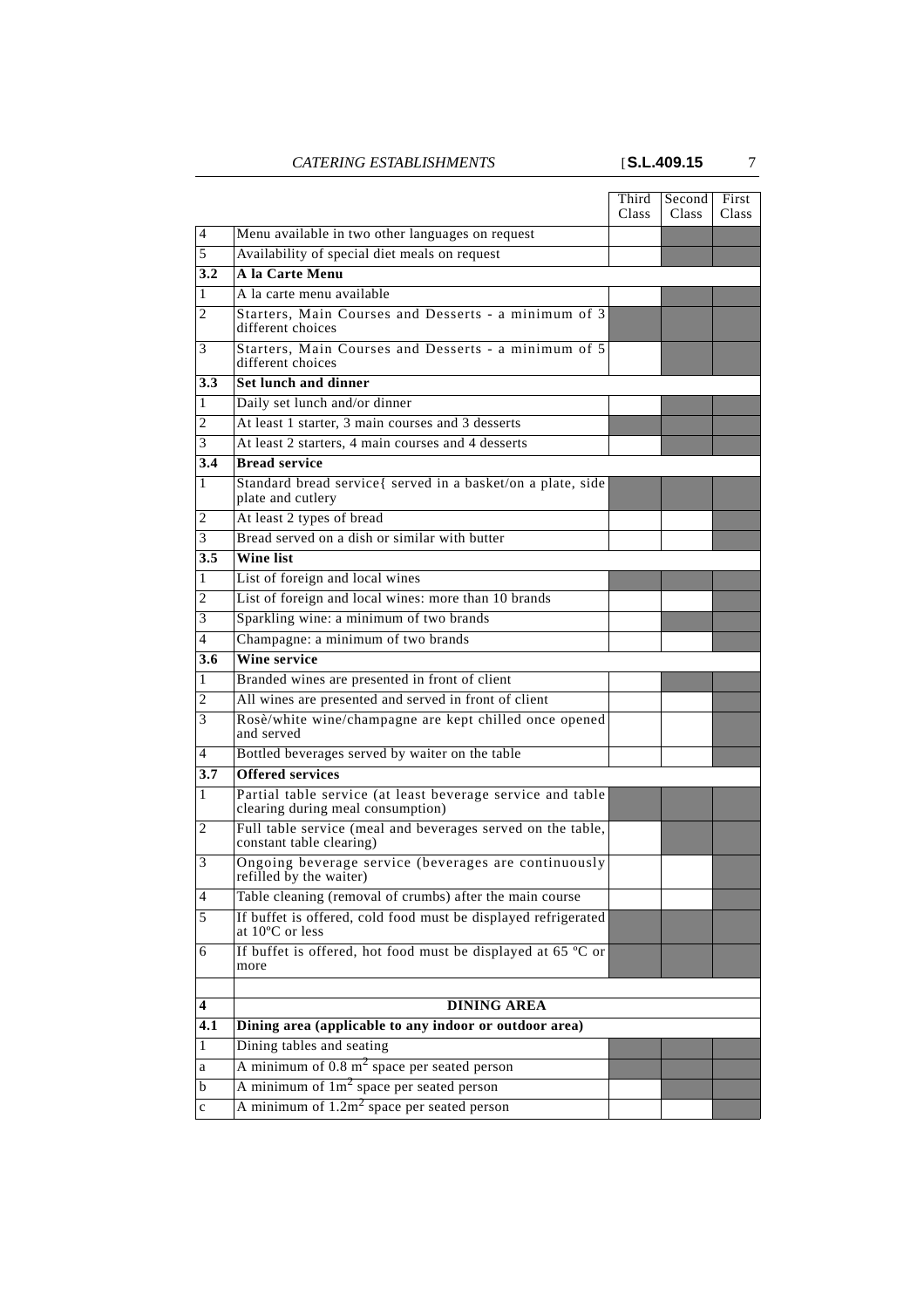|                         |                                                                                                                                                                                                                                                 | Third<br><b>Class</b> | Second<br><b>Class</b> | First<br><b>Class</b> |
|-------------------------|-------------------------------------------------------------------------------------------------------------------------------------------------------------------------------------------------------------------------------------------------|-----------------------|------------------------|-----------------------|
| 4.2                     | <b>No Smoking areas</b>                                                                                                                                                                                                                         |                       |                        |                       |
| 1                       | Separate "no smoking" areas                                                                                                                                                                                                                     |                       |                        |                       |
| 4.3                     | Comfort                                                                                                                                                                                                                                         |                       |                        |                       |
| 1                       | Natural or mechanical ventilation                                                                                                                                                                                                               |                       |                        |                       |
| 2                       | Air-conditioning system, in enclosed areas (dining area and<br>bar if applicable)<br>(unless premises is considered to be a heritage building by<br>MEPA and the installation of air-condition units cannot<br>therefore be authorised by MEPA) |                       |                        |                       |
| 3                       | Heating system in all public areas (if open in winter time)                                                                                                                                                                                     |                       |                        |                       |
| 4                       | Adjustable lighting to provide different levels of lighting for<br>day and evening service, as well as for cleaning                                                                                                                             |                       |                        |                       |
| 4.4                     | <b>Table accessories</b>                                                                                                                                                                                                                        |                       |                        |                       |
|                         | 4.4.1  Table linen                                                                                                                                                                                                                              |                       |                        |                       |
| 1                       | Dining tables with table cloths, table mats or polished surface                                                                                                                                                                                 |                       |                        |                       |
| 2                       | Dining tables with table cloths or table mats                                                                                                                                                                                                   |                       |                        |                       |
| 3                       | Dining tables covered in linen table cloths, or similar in<br>quality, touch and look                                                                                                                                                           |                       |                        |                       |
|                         | $4.4.2$ Napkins                                                                                                                                                                                                                                 |                       |                        |                       |
| 1                       | Paper napkins provided for meals                                                                                                                                                                                                                |                       |                        |                       |
| 2                       | Linen napkins provided for meals                                                                                                                                                                                                                |                       |                        |                       |
|                         | 4.4.3 Plates and cutlery                                                                                                                                                                                                                        |                       |                        |                       |
| 1                       | Cutlery: stainless steel or similar                                                                                                                                                                                                             |                       |                        |                       |
| 2                       | Appropriate cutlery for meat and fish                                                                                                                                                                                                           |                       |                        |                       |
| 3                       | Designed plates (shape, colours, logos, etc) or of well known<br>brand                                                                                                                                                                          |                       |                        |                       |
|                         | 4.4.5 Other table accessories                                                                                                                                                                                                                   |                       |                        |                       |
| 1                       | Salt and pepper                                                                                                                                                                                                                                 |                       |                        |                       |
| 2                       | Fresh pepper grinder                                                                                                                                                                                                                            |                       |                        |                       |
| 3                       | Extra spices and sauces                                                                                                                                                                                                                         |                       |                        |                       |
| 4                       | Vinegar and oil bottles                                                                                                                                                                                                                         |                       |                        |                       |
|                         | 4.4.6 Refrigerated display                                                                                                                                                                                                                      |                       |                        |                       |
| 1                       | Refrigerated display for pastry and cold products if such<br>products are available                                                                                                                                                             |                       |                        |                       |
|                         | <b>4.4.7 Trolley Service</b>                                                                                                                                                                                                                    |                       |                        |                       |
| 1                       | Liqueur trolley                                                                                                                                                                                                                                 |                       |                        |                       |
|                         | 4.4.8 Terrace, outdoor dining facility                                                                                                                                                                                                          |                       |                        |                       |
| 1                       | If open space is provided, sun shade is required in summer<br>day time                                                                                                                                                                          |                       |                        |                       |
| 2                       | Same standards as in dining room apply                                                                                                                                                                                                          |                       |                        |                       |
|                         |                                                                                                                                                                                                                                                 |                       |                        |                       |
| 5                       | <b>BAR</b><br>Dispense bar to be available for Second and Third Class restaurants,<br>Cocktail bar to be available for First Class restaurants                                                                                                  |                       |                        |                       |
| 5.1                     | Equipment                                                                                                                                                                                                                                       |                       |                        |                       |
| 1                       | Bar counter                                                                                                                                                                                                                                     |                       |                        |                       |
| $\overline{\mathbf{c}}$ | Seating facilities                                                                                                                                                                                                                              |                       |                        |                       |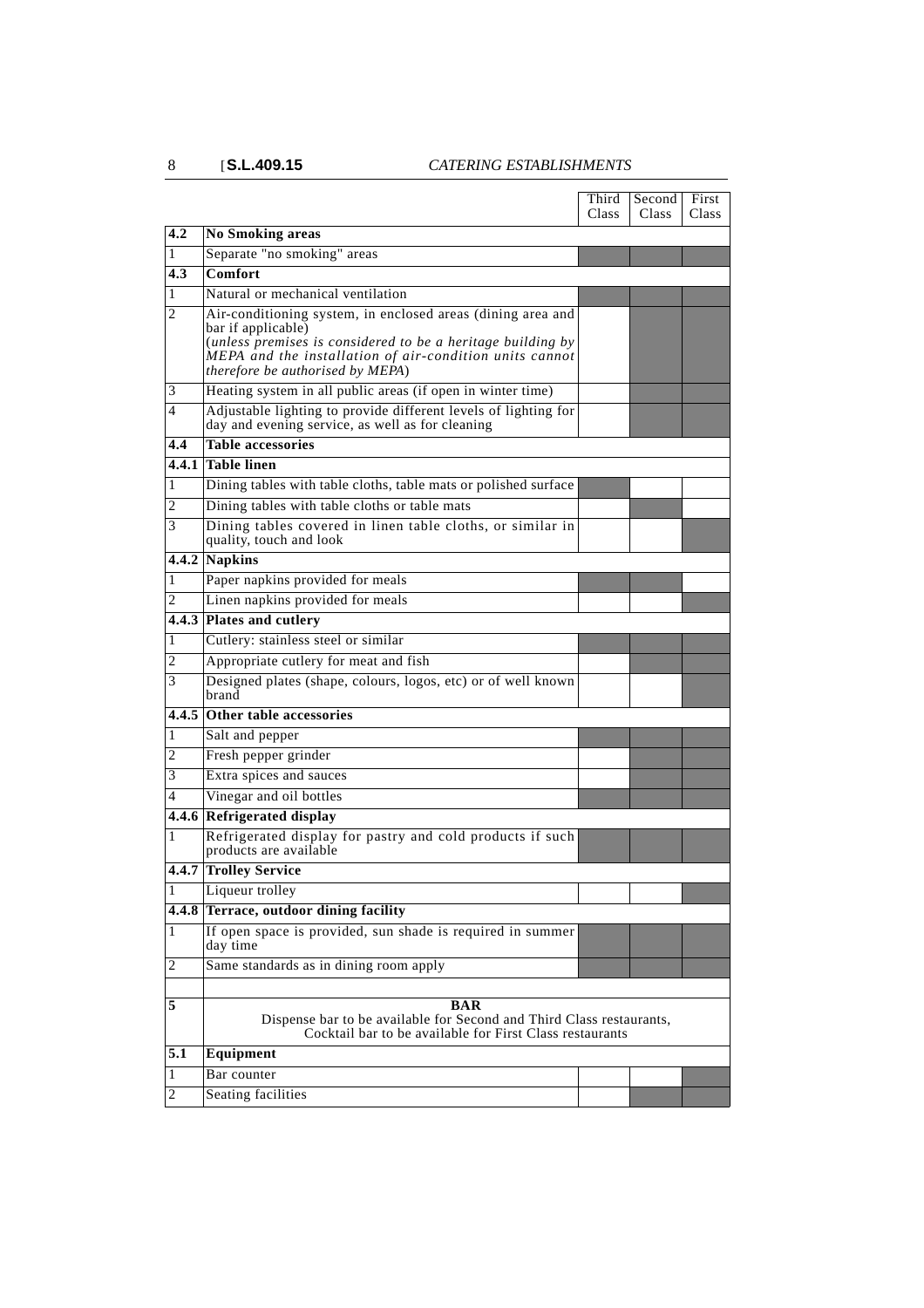|                |                                                                                                                    | Third<br>Class | Second<br>Class | First<br><b>Class</b> |
|----------------|--------------------------------------------------------------------------------------------------------------------|----------------|-----------------|-----------------------|
| $\mathfrak{Z}$ | Refrigeration area for beverages, close or within bar counter                                                      |                |                 |                       |
| 4              | Wash hand basin with continuous supply of hot and cold<br>water                                                    |                |                 |                       |
| 5              | Glass washing facilities with continuous supply of hot and<br>cold water                                           |                |                 |                       |
| 6              | Provision of ice cubes                                                                                             |                |                 |                       |
| 7              | Espresso coffee machine*                                                                                           |                |                 |                       |
| 8              | If tap beer is served, a drip tray shall be provided and kept<br>clean at all times                                |                |                 |                       |
| 9              | If tap beer is served, the supply system shall be cleaned<br>regularly according to supplier instructions          |                |                 |                       |
| 10             | Ashtrays: clean supply available                                                                                   |                |                 |                       |
| 11             | Drip mats                                                                                                          |                |                 |                       |
|                | * equipment not necessarily in bar area                                                                            |                |                 |                       |
| 5.2            | <b>Glassware and crockery</b>                                                                                      |                |                 |                       |
| 1              | Appropriate glasses for soft drinks, beer, wine and spirits                                                        |                |                 |                       |
| 2              | Appropriate crockery for coffee, tea and other hot beverages                                                       |                |                 |                       |
| 5.3            | <b>Beverage price list</b>                                                                                         |                |                 |                       |
| 1              | Beverage price list in English                                                                                     |                |                 |                       |
|                |                                                                                                                    |                |                 |                       |
| 6              | <b>PUBLIC TOILETS</b>                                                                                              |                |                 |                       |
| 6.1            | <b>Toilet equipment</b>                                                                                            |                |                 |                       |
| 1              | Toilet facilities                                                                                                  |                |                 |                       |
| $\overline{c}$ | Visible signposting for toilets                                                                                    |                |                 |                       |
| 3              | Separate toilets (female/male)                                                                                     |                |                 |                       |
| 4              | Water closets in separate lockable cubicle                                                                         |                |                 |                       |
| 5              | One toilet brush for each cubicle                                                                                  |                |                 |                       |
| 6              | One clothes hook for every compartment                                                                             |                |                 |                       |
| 7              | Sufficient supply of toilet paper                                                                                  |                |                 |                       |
| 8              | Wash hand basin with continuous supply of hot and cold<br>water                                                    |                |                 |                       |
| 9              | Additional wash hand basin with continuous supply of hot<br>and cold water if more than two cubicles are available |                |                 |                       |
| 10             | Soap on dispenser                                                                                                  |                |                 |                       |
| $11\,$         | Disposable hand drying facilities                                                                                  |                |                 |                       |
| 12             | Mirror with suitable lighting                                                                                      |                |                 |                       |
| 13             | Each bathroom with an effective system of natural or<br>mechanical ventilation                                     |                |                 |                       |
| 14             | Sanitary bin with lid (for female toilets) per cubicle                                                             |                |                 |                       |
| 15             | Sanitary bags (for female toilets) per cubicle                                                                     |                |                 |                       |
| 16             | Ashtray                                                                                                            |                |                 |                       |
| 17             | Toilets fully tiled or covered with impervious material                                                            |                |                 |                       |
| 7              | <b>STAFF</b>                                                                                                       |                |                 |                       |
| 7.1            | Appearance                                                                                                         |                |                 |                       |
| $\mathbf{1}$   | Personal identification tag                                                                                        |                |                 |                       |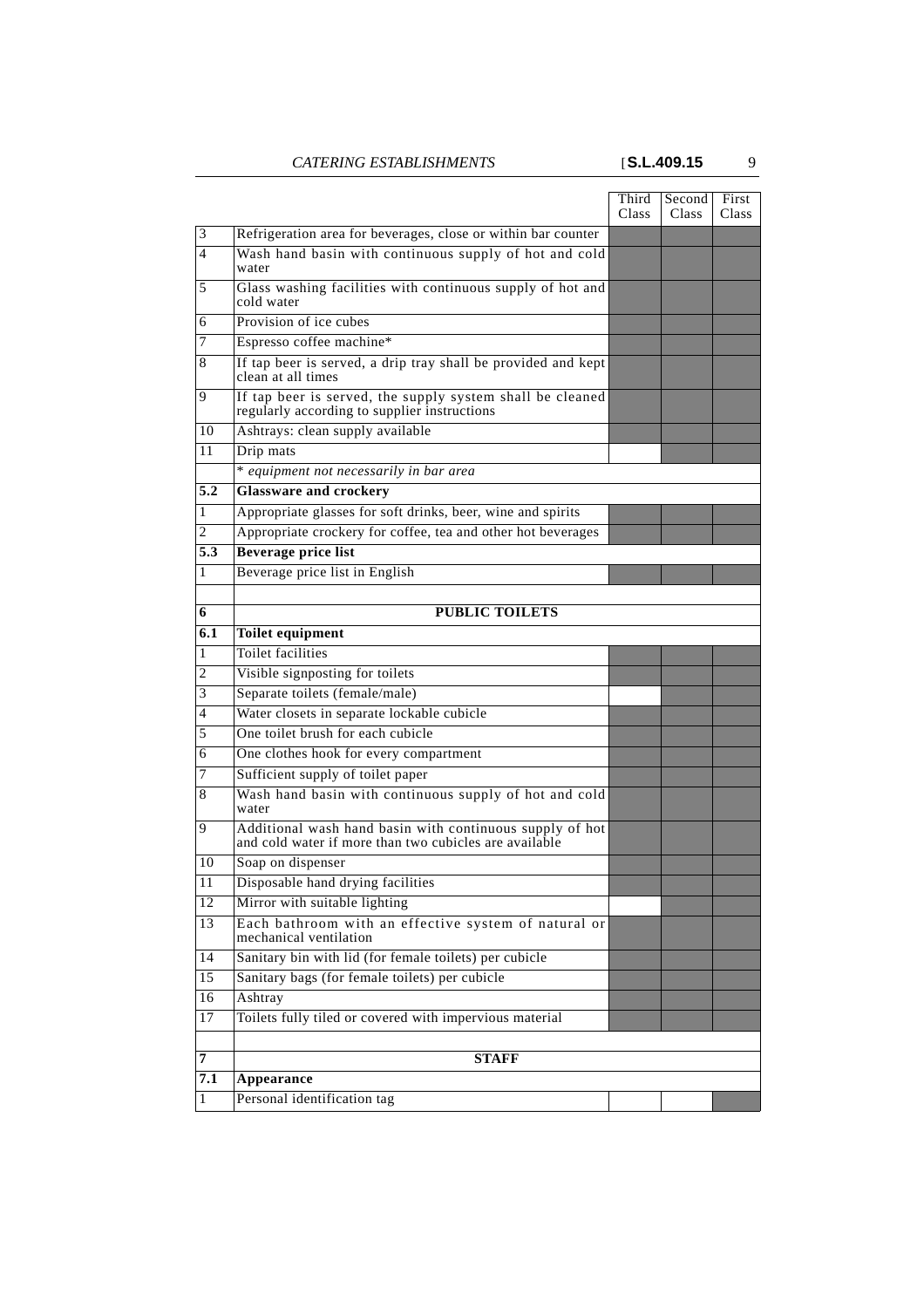|     |                                                                                                                                                                    | Third<br><b>Class</b> | Second<br><b>Class</b> | First<br>Class |
|-----|--------------------------------------------------------------------------------------------------------------------------------------------------------------------|-----------------------|------------------------|----------------|
| 2   | Clothes: clean and ironed                                                                                                                                          |                       |                        |                |
| 3   | Staff uniforms                                                                                                                                                     |                       |                        |                |
| 4   | Staff shall be well groomed, reflecting the standard of the<br>catering establishment                                                                              |                       |                        |                |
| 5   | No smoking allowed                                                                                                                                                 |                       |                        |                |
| 7.2 | <b>Language Proficiency</b>                                                                                                                                        |                       |                        |                |
| 1   | Supervisor speaks two languages other than Maltese                                                                                                                 |                       |                        |                |
| 2   | Waiting staff able to speak English                                                                                                                                |                       |                        |                |
| 7.3 | <b>Kitchen</b> staff                                                                                                                                               |                       |                        |                |
| 1   | Staff uniform: all staff to wear uniform and head cap/overalls                                                                                                     |                       |                        |                |
| 7.4 | <b>Changing facilities</b>                                                                                                                                         |                       |                        |                |
| 1   | Staff changing room with lockers available*                                                                                                                        |                       |                        |                |
| 7.5 | <b>Staff toilet facilities</b>                                                                                                                                     |                       |                        |                |
| 1   | Toilet facilities                                                                                                                                                  |                       |                        |                |
| 2   | Water closets in separate lockable cubicle                                                                                                                         |                       |                        |                |
| 3   | Wash hand basin with continuous cold and hot water supply                                                                                                          |                       |                        |                |
| 4   | Wash hand basin with signage instructing staff to wash their<br>hands regularly                                                                                    |                       |                        |                |
| 5   | Disposable hand drying facilities                                                                                                                                  |                       |                        |                |
| 6   | Disinfecting soap on dispenser                                                                                                                                     |                       |                        |                |
| 7   | Mirror with suitable lighting                                                                                                                                      |                       |                        |                |
| 8   | Each toilet with an effective system of natural or mechanical<br>ventilation                                                                                       |                       |                        |                |
| 9   | Sanitary bag                                                                                                                                                       |                       |                        |                |
| 10  | Sanitary bin with lid                                                                                                                                              |                       |                        |                |
| 11  | Toilets fully tiled or covered with impervious material                                                                                                            |                       |                        |                |
| 7.6 | <b>Staff Training</b>                                                                                                                                              |                       |                        |                |
| 1   | All staff members shall at least be in possession of evidence<br>indicating that they have followed a proper induction<br>programme as recognized by the Authority |                       |                        |                |
| 2   | Operators of catering establishments shall provide staff<br>training on a regular basis                                                                            |                       |                        |                |
|     | * compulsory for new development                                                                                                                                   |                       |                        |                |
|     |                                                                                                                                                                    |                       |                        |                |
| 8   | <b>KITCHEN</b>                                                                                                                                                     |                       |                        |                |
| 8.1 | <b>Condition and equipment</b>                                                                                                                                     |                       |                        |                |
| 1   | Situated as to avoid noise, smoke, smells or similar                                                                                                               |                       |                        |                |
| 2   | Windows or ventilation spaces with insect screens                                                                                                                  |                       |                        |                |
| 3   | Non-slip kitchen floor                                                                                                                                             |                       |                        |                |
| 4   | Shelving and work tops made of anticorrosive, innocuous<br>materials (not wood)                                                                                    |                       |                        |                |
| 5   | Extraction hood system should be properly maintained<br>(filters, etc.)                                                                                            |                       |                        |                |
| 6   | General and refrigerated storage area                                                                                                                              |                       |                        |                |
| 7   | Insecticide machine or similar in good functioning order at<br>all times                                                                                           |                       |                        |                |
| 8   | Sink with hot and cold water supply                                                                                                                                |                       |                        |                |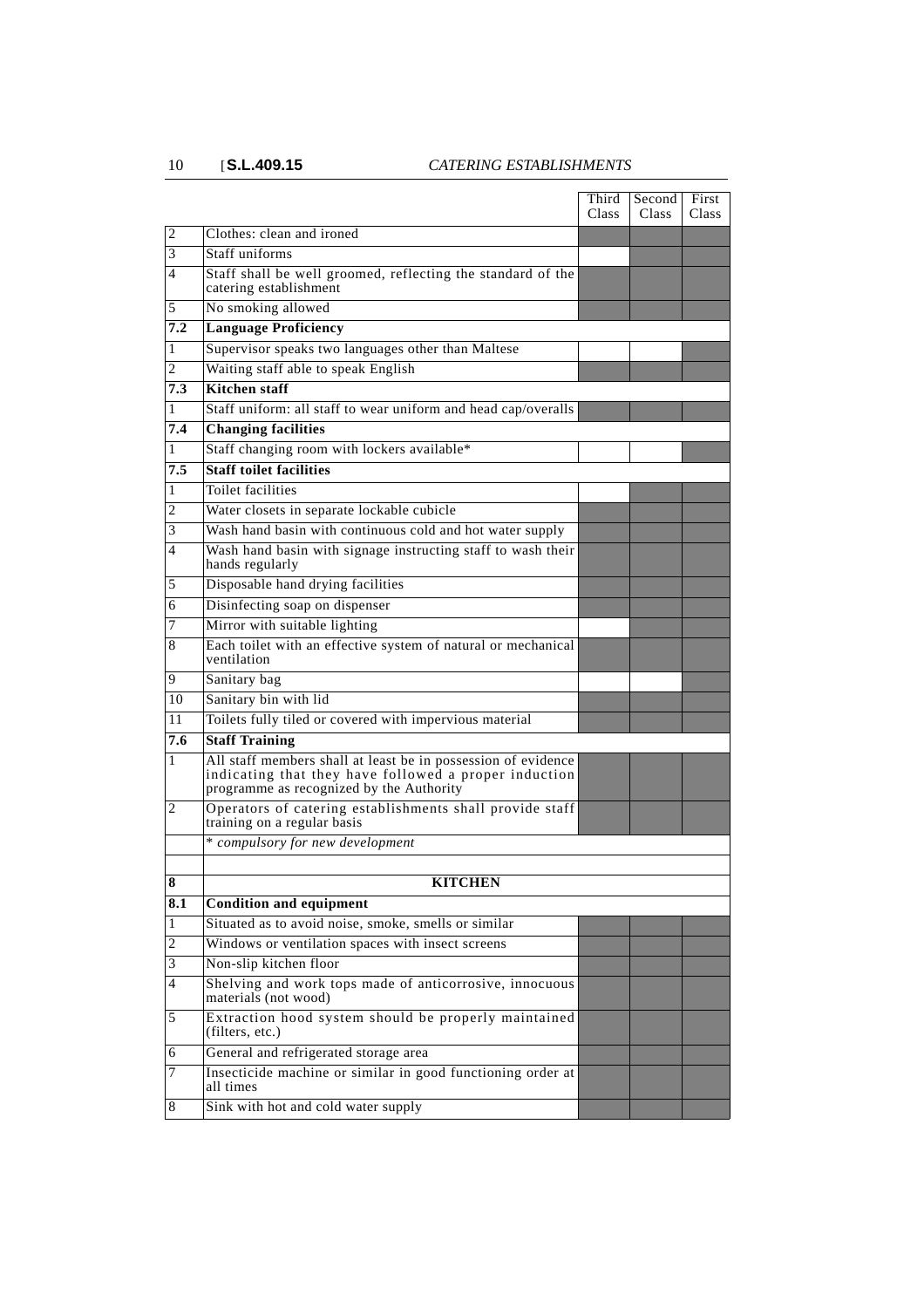|     |                                                                                            | Third<br>Class | Second<br>Class | First<br><b>Class</b> |
|-----|--------------------------------------------------------------------------------------------|----------------|-----------------|-----------------------|
| 9   | Use of rags to handle hot equipment                                                        |                |                 |                       |
| 8.2 | <b>Food preparation</b>                                                                    |                |                 |                       |
| 1   | Separate food preparation area                                                             |                |                 |                       |
| 2   | Adequate heating and cooking equipment                                                     |                |                 |                       |
| 3   | Processed food in cold room: maximum temperature 18°C                                      |                |                 |                       |
| 4   | Finished products never stored over 10°C                                                   |                |                 |                       |
| 5   | Circulation flows avoiding contact of raw food products with<br>residue                    |                |                 |                       |
| 6   | Eating is forbidden in kitchen and a sign indicating this shall<br>be clearly displayed    |                |                 |                       |
| 7   | Smoking is forbidden in kitchen and a sign indicating this<br>shall be clearly displayed   |                |                 |                       |
| 8   | Fire blankets and fire extinguishers available in kitchen                                  |                |                 |                       |
| 9   | Properly equipped first aid box                                                            |                |                 |                       |
| 8.3 | <b>Sanitary facilities</b>                                                                 |                |                 |                       |
| 1   | Wash hand basin                                                                            |                |                 |                       |
| 2   | Wash hand basin with signage instructing staff to wash their<br>hands regularly            |                |                 |                       |
| 3   | Continuous supply of cold and hot water                                                    |                |                 |                       |
| 4   | Disposable hand drying facilities                                                          |                |                 |                       |
| 5   | Disinfecting soap on dispenser                                                             |                |                 |                       |
| 8.4 | <b>Cold storage facilities for products</b>                                                |                |                 |                       |
| 1   | Separate cold chambers for storage of meat, fish, dairy<br>products, fruits and vegetables |                |                 |                       |
| 2   | Frozen food (-18°C)                                                                        |                |                 |                       |
| 3   | Fish and meat $(0-3°C)$                                                                    |                |                 |                       |
| 4   | Vegetables, eggs, cooked food and other (between 2°C and<br>$10^{\circ}$ C)                |                |                 |                       |
| 5   | Temperature control of all rooms (external visual controller)                              |                |                 |                       |
| 6   | Shelving and working tops made of anticorrosive and<br>innocuous material (not wood)       |                |                 |                       |
| 7   | No mixing of raw and prepared products in storage area                                     |                |                 |                       |
| 8   | All products covered                                                                       |                |                 |                       |
| 9   | No product in direct contact with the shelf or the floor                                   |                |                 |                       |
| 10  | All containers kept closed                                                                 |                |                 |                       |
| 11  | Defrosting system: never letting food defreeze at more than<br>$10^{\circ}$ C              |                |                 |                       |
| 12  | Register kept for temperature control                                                      |                |                 |                       |
| 13  | Food and Beverage products not delivered during normal<br>opening hours                    |                |                 |                       |
| 8.5 | Product storage in other areas                                                             |                |                 |                       |
| 1   | Ventilated area: natural and/or mechanical                                                 |                |                 |                       |
| 2   | Separate storage for cleaning products and food and beverage<br>products                   |                |                 |                       |
| 3   | Regular pest control inspections and documentation of such<br>inspections to be kept       |                |                 |                       |
| 4   | Refrigerated garbage room *                                                                |                |                 |                       |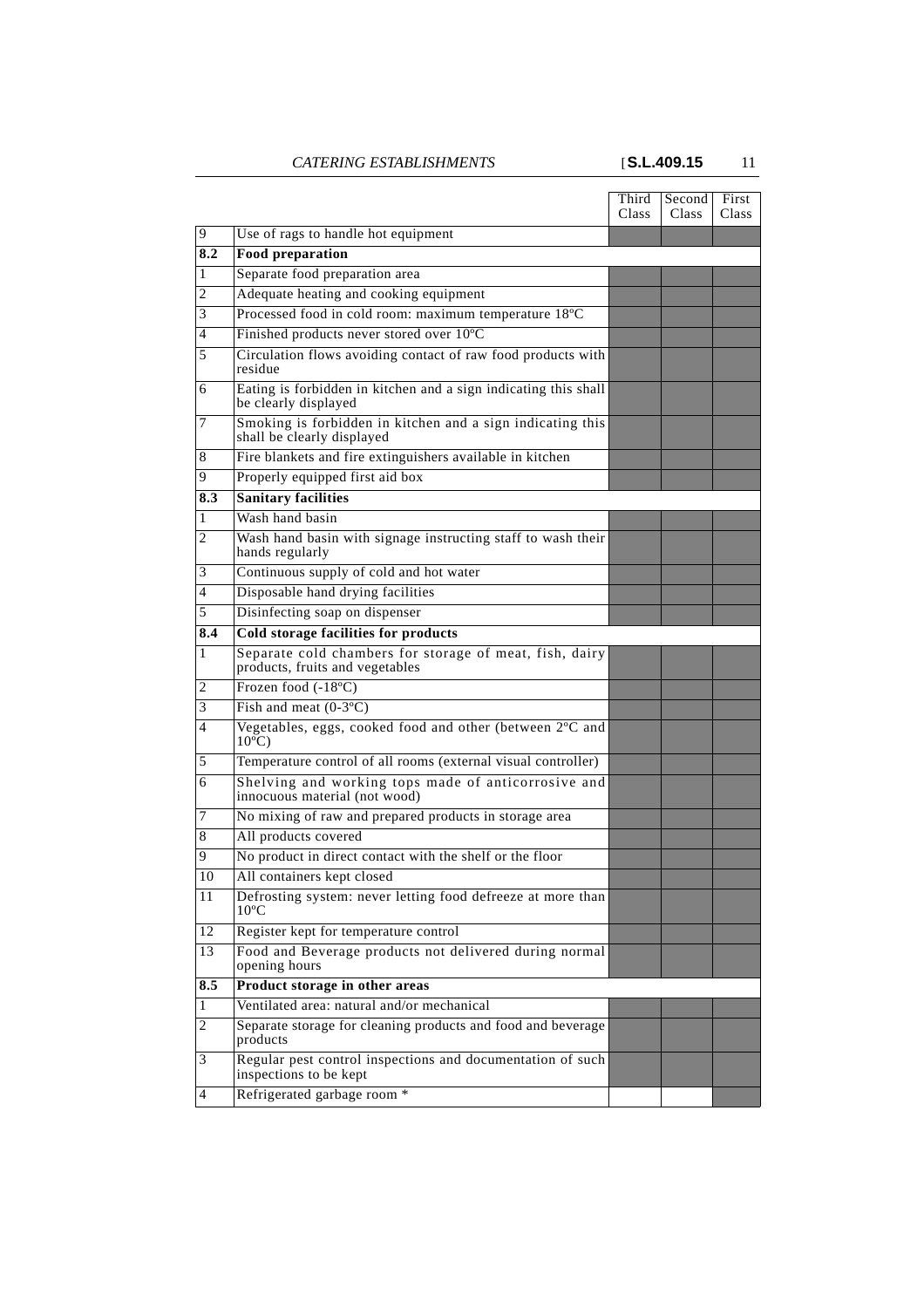|          |                                                                                                                      | Third<br>Class | Second<br>Class | First<br><b>Class</b> |
|----------|----------------------------------------------------------------------------------------------------------------------|----------------|-----------------|-----------------------|
| 5        | Ventilated garbage area                                                                                              |                |                 |                       |
| 8.6      | <b>Cleanliness</b>                                                                                                   |                |                 |                       |
| 1        | Kitchen floors must be kept clean at all times                                                                       |                |                 |                       |
| 2        | Walls and ceilings are in good condition: they do not<br>defoliate                                                   |                |                 |                       |
| 3        | Drain outlets on kitchen floors are secured against odours and<br>parasites                                          |                |                 |                       |
| 4        | Refrigerators and cold storage rooms kept clean and well<br>maintained at all times                                  |                |                 |                       |
| 5        | Deep freeze cabinets shall be defrosted, cleaned and<br>disinfected regularly                                        |                |                 |                       |
| 6        | All kitchen equipment shall be kept clean and in good<br>working condition at all times                              |                |                 |                       |
|          | * compulsory for new development                                                                                     |                |                 |                       |
|          | <b>FIRE SAFETY</b>                                                                                                   |                |                 |                       |
| 9<br>9.1 | <b>Safety</b>                                                                                                        |                |                 |                       |
| 1        | Specification of maximum covers (number of persons) in                                                               |                |                 |                       |
|          | each enclosed public area                                                                                            |                |                 |                       |
| 2        | If applicable: emergency rules clearly displayed next to lift<br>and other areas                                     |                |                 |                       |
| 3        | Emergency signs and exit signs visible day and night                                                                 |                |                 |                       |
| 4        | Evacuation ways kept clear                                                                                           |                |                 |                       |
| 5        | "No Exit" signs displayed on non evacuation doors                                                                    |                |                 |                       |
| 6        | Performance of an evacuation staff exercise: minimum once<br>each year                                               |                |                 |                       |
| 7        | Emergency and evacuation notices for staff                                                                           |                |                 |                       |
| 8        | Establishments to maintain shortest designated exit route                                                            |                |                 |                       |
| 9        | Emergency lighting in good functioning order                                                                         |                |                 |                       |
| 9.2      | <b>Fire safety</b>                                                                                                   |                |                 |                       |
| 1        | First aid fire fighting equipment available to service all areas                                                     |                |                 |                       |
| 2        | All first aid fire fighting equipment kept in good working<br>order, last revision is indicated                      |                |                 |                       |
| 3        | All fire fighting equipment is easily accessible                                                                     |                |                 |                       |
| 4        | "No smoking area" sign in danger areas                                                                               |                |                 |                       |
| 5        | Automatic fire alarm                                                                                                 |                |                 |                       |
| 6        | Fire retardant containers for refuse area                                                                            |                |                 |                       |
| 7        | Certificate of maintenance and repair of fire fighting<br>equipment by professional person                           |                |                 |                       |
| 8        | All staff shall be trained in the use of fire fighting equipment                                                     |                |                 |                       |
| 10       | <b>MAINTENANCE</b>                                                                                                   |                |                 |                       |
|          |                                                                                                                      |                |                 |                       |
| 1        | Cutlery, glassware and crockery, as well as sanitary ware<br>shall be kept well maintained at all times              |                |                 |                       |
| 2        | Kitchen equipment, other equipment as well as<br>airconditioning units shall be kept well maintained at all<br>times |                |                 |                       |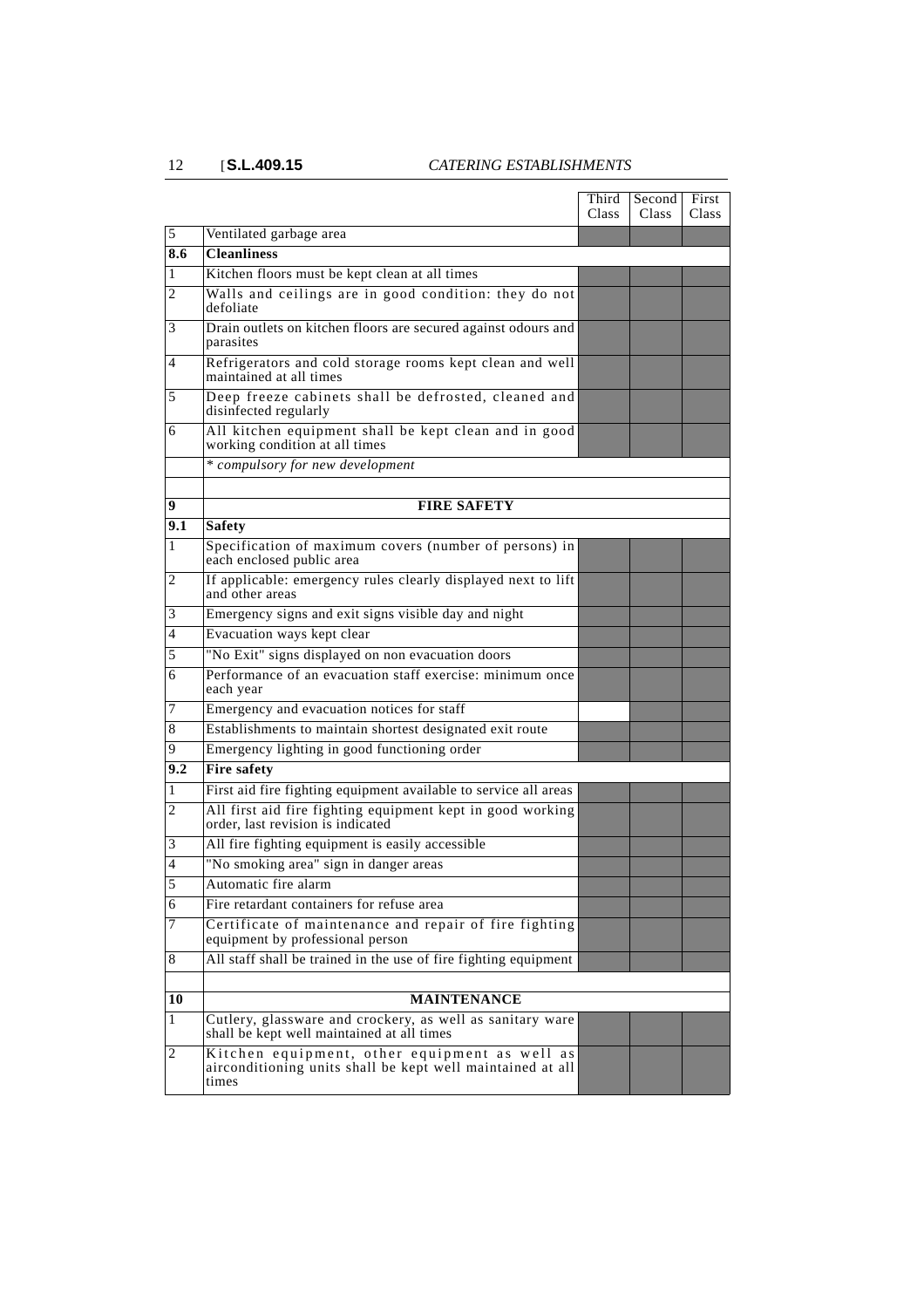|                                                                                                                                                    | Third<br>Class | Second First<br>  Class | Class |
|----------------------------------------------------------------------------------------------------------------------------------------------------|----------------|-------------------------|-------|
| Furniture, furnishings, fittings, lighting, linen and table<br>accessories shall be kept well maintained at all times                              |                |                         |       |
| The areas within the establishment, including the walls,<br>floors, ceilings, as well as the façade, shall be kept well<br>maintained at all times |                |                         |       |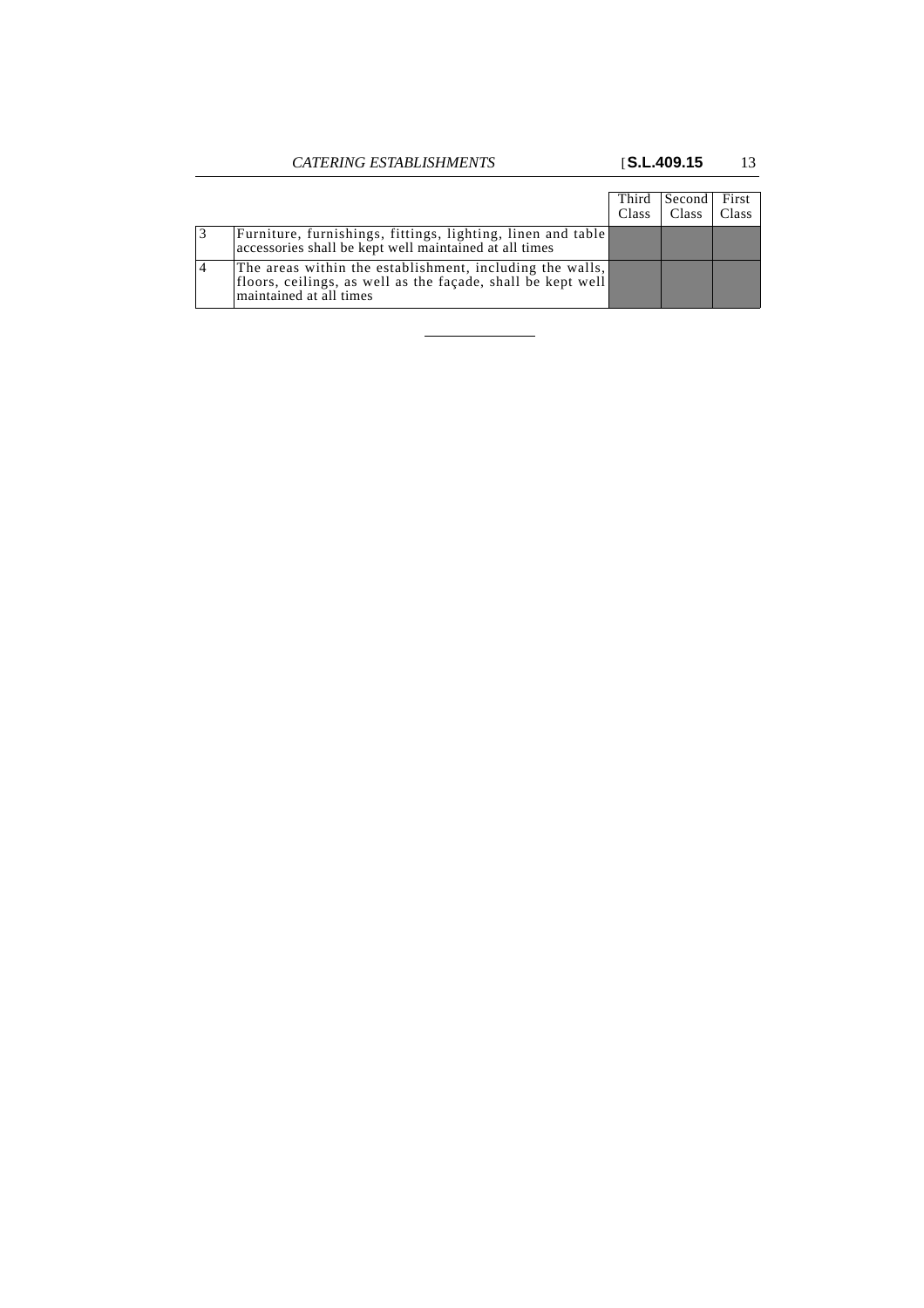#### THIRD SCHEDULE

#### SNACK BARS DETAILED STANDARDS

|                |                                                                                                                                                                                                                                  | Second<br>Class | First<br>Class |
|----------------|----------------------------------------------------------------------------------------------------------------------------------------------------------------------------------------------------------------------------------|-----------------|----------------|
| 1              | <b>GENERAL</b>                                                                                                                                                                                                                   |                 |                |
| 1.1            | Name display                                                                                                                                                                                                                     |                 |                |
| 1              | Name display in good condition                                                                                                                                                                                                   |                 |                |
| 2              | Name display well lit at night                                                                                                                                                                                                   |                 |                |
| 3              | Plaque/notice indicating the establishment's maximum capacity<br>displayed within the premises entrance                                                                                                                          |                 |                |
| 1.2            | Facade (if applicable)                                                                                                                                                                                                           |                 |                |
| 1              | Facade is in good condition, good level of maintenance                                                                                                                                                                           |                 |                |
| 2              | Entrance doors are kept clean                                                                                                                                                                                                    |                 |                |
| 3              | Entrance doors are in good condition                                                                                                                                                                                             |                 |                |
| 1.3            | Menu/price list display                                                                                                                                                                                                          |                 |                |
| 1              | Copy of menu and price list is displayed outside premises                                                                                                                                                                        |                 |                |
| 2              | Items shown at outside menu display, include additional charges,<br>shall be priced                                                                                                                                              |                 |                |
| 3              | Business hours are shown at outside display                                                                                                                                                                                      |                 |                |
| 1.4            | Lift                                                                                                                                                                                                                             |                 |                |
|                | Lift is required if premises consist of 3 floors and more (including<br>ground floor)<br>(unless premises is considered by MEPA to be a heritage building and<br>the provision of a lift cannot therefore be authorised by MEPA) |                 |                |
|                |                                                                                                                                                                                                                                  |                 |                |
| 2              | <b>ENTRANCE</b>                                                                                                                                                                                                                  |                 |                |
| 2.1            | <b>Entrance</b>                                                                                                                                                                                                                  |                 |                |
| 1              | Deliveries are carried out in a way not to disrupt or interfere with<br>clients                                                                                                                                                  |                 |                |
| $2.2\,$        | <b>Cloakroom facilities</b>                                                                                                                                                                                                      |                 |                |
| 1              | Cloakroom facilities                                                                                                                                                                                                             |                 |                |
| 3              | PRODUCT RANGE AND VARIETY                                                                                                                                                                                                        |                 |                |
| 3.1            | Menu                                                                                                                                                                                                                             |                 |                |
| 1              | Menu display in English (applicable to snack bars in tourist zones)                                                                                                                                                              |                 |                |
| 2              | Well presented menu                                                                                                                                                                                                              |                 |                |
| 3              | Menu shall list all available dishes and any kind of applicable charges                                                                                                                                                          |                 |                |
| 4              | Availability of special diet meals on request                                                                                                                                                                                    |                 |                |
| 3.2            | Menu variety                                                                                                                                                                                                                     |                 |                |
| $\mathbf{1}$   | Provision of snack/finger food                                                                                                                                                                                                   |                 |                |
| 2              | Cold and hot food                                                                                                                                                                                                                |                 |                |
| 3.3            | <b>Beverage variety</b>                                                                                                                                                                                                          |                 |                |
| 1              | Coffee and tea                                                                                                                                                                                                                   |                 |                |
| $\overline{c}$ | Decaffeinated coffee                                                                                                                                                                                                             |                 |                |
| 3              | Bottled non alcoholic drinks including sparkling water, a minimum of<br>5 brands                                                                                                                                                 |                 |                |
| $\overline{4}$ | Bottled non alcoholic drinks, a minimum of 10 brands                                                                                                                                                                             |                 |                |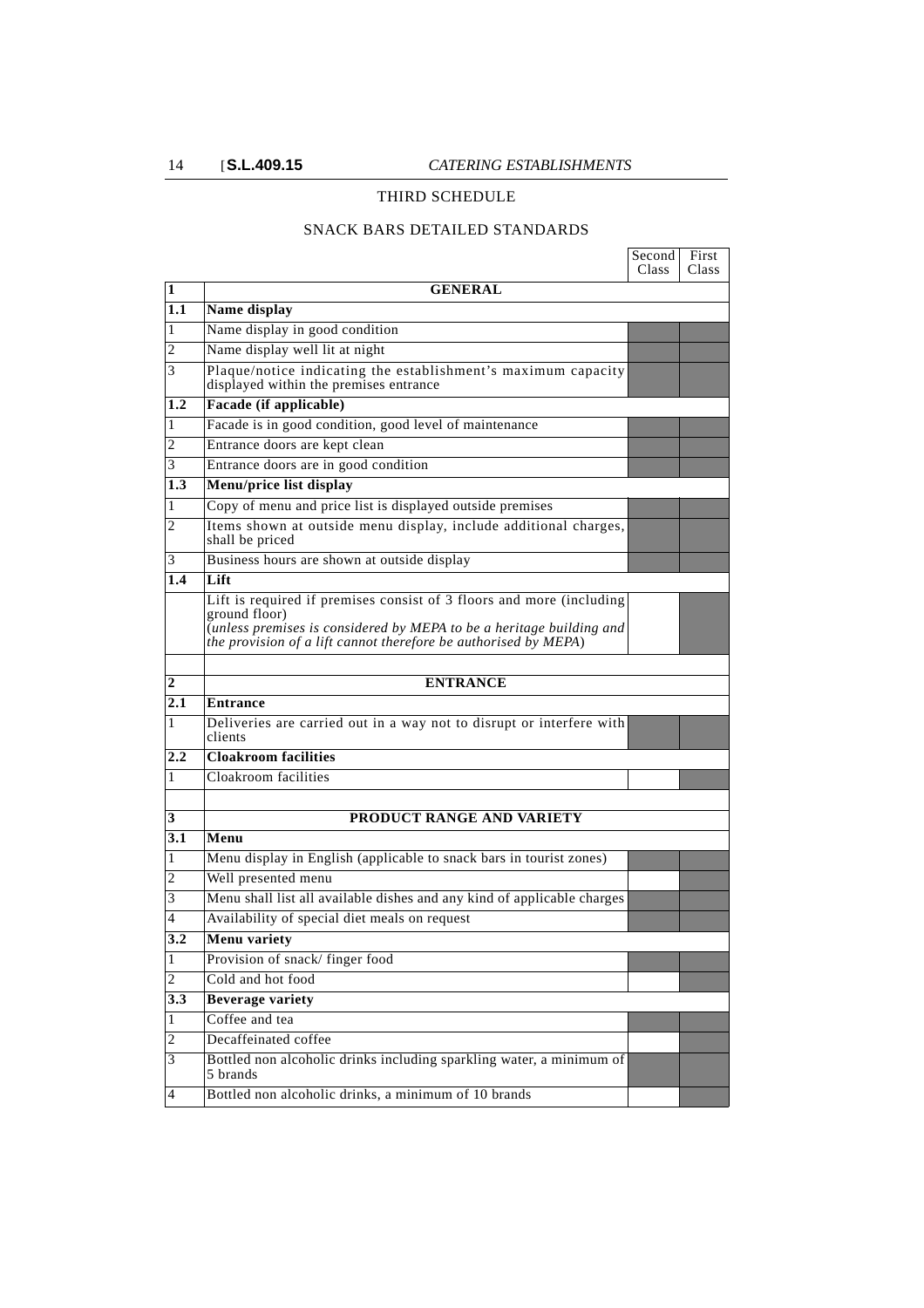|                  |                                                                                                                                                                                                                                                 | Second<br>Class | First<br><b>Class</b> |
|------------------|-------------------------------------------------------------------------------------------------------------------------------------------------------------------------------------------------------------------------------------------------|-----------------|-----------------------|
| 5                | Beer: a minimum of 3 brands                                                                                                                                                                                                                     |                 |                       |
| 6                | Beer: a minimum of 5 brands                                                                                                                                                                                                                     |                 |                       |
| 7                | Spirits: minimum of 5 brands                                                                                                                                                                                                                    |                 |                       |
| 8                | Spirits: minimum of 15 brands                                                                                                                                                                                                                   |                 |                       |
| 3.4              | <b>Bread service</b>                                                                                                                                                                                                                            |                 |                       |
| 1                | Bread available                                                                                                                                                                                                                                 |                 |                       |
|                  |                                                                                                                                                                                                                                                 |                 |                       |
| 4                | <b>DINING FACILITY</b>                                                                                                                                                                                                                          |                 |                       |
| 4.1              | Dining area (applicable to any indoor or outdoor area)                                                                                                                                                                                          |                 |                       |
| 1                | Dining tables and seating                                                                                                                                                                                                                       |                 |                       |
| 2                | A minimum of $0.7m2$ of space per seated person (if dining area is<br>available)                                                                                                                                                                |                 |                       |
| 4.2              | Comfort                                                                                                                                                                                                                                         |                 |                       |
| 1                | Air-conditioning system, in enclosed areas (dining area and bar if<br>applicable)<br>(unless premises is considered to be a heritage building by MEPA and<br>the installation of air-condition units cannot therefore be authorised<br>by MEPA) |                 |                       |
| 2                | Heating system (if open during winter)                                                                                                                                                                                                          |                 |                       |
| 4.3              | <b>Table linen and napkins</b>                                                                                                                                                                                                                  |                 |                       |
| 1                | Paper napkins                                                                                                                                                                                                                                   |                 |                       |
| 2                | If no table cloth is provided, the table should have a polished surface                                                                                                                                                                         |                 |                       |
| 4.4              | Glassware                                                                                                                                                                                                                                       |                 |                       |
| 1                | Glasses                                                                                                                                                                                                                                         |                 |                       |
| 2                | Glasses or plastic cups                                                                                                                                                                                                                         |                 |                       |
| 4.5              | Cutlery                                                                                                                                                                                                                                         |                 |                       |
| 1                | Cutlery                                                                                                                                                                                                                                         |                 |                       |
| 2                | Cutlery or similar (plastic)                                                                                                                                                                                                                    |                 |                       |
| 4.6              | <b>Table accessories</b>                                                                                                                                                                                                                        |                 |                       |
| 1                | Salt and pepper                                                                                                                                                                                                                                 |                 |                       |
| 2                | Extra sauces                                                                                                                                                                                                                                    |                 |                       |
| 3<br>4.7         | Vinegar and oil bottle<br><b>Terrace, outdoor dining facility</b>                                                                                                                                                                               |                 |                       |
| 1                | If open space is provided, sun shading is required during the day in                                                                                                                                                                            |                 |                       |
|                  | summer                                                                                                                                                                                                                                          |                 |                       |
| 2                | Same standards apply as in dining room                                                                                                                                                                                                          |                 |                       |
| 3                | Provision of waste receptacles for customer's refuse                                                                                                                                                                                            |                 |                       |
|                  |                                                                                                                                                                                                                                                 |                 |                       |
| 5                | <b>SERVING COUNTER</b>                                                                                                                                                                                                                          |                 |                       |
| 5.1              | <b>Service Counter</b>                                                                                                                                                                                                                          |                 |                       |
| 1                | Service counter                                                                                                                                                                                                                                 |                 |                       |
| $\overline{5.2}$ | <b>Serving counter equipment</b>                                                                                                                                                                                                                |                 |                       |
| 1                | Paper napkins available                                                                                                                                                                                                                         |                 |                       |
| $\overline{5.3}$ | <b>Snack display</b>                                                                                                                                                                                                                            |                 |                       |
| 1                | Refrigerated display of cold snack products at 10°C or less (if<br>applicable)                                                                                                                                                                  |                 |                       |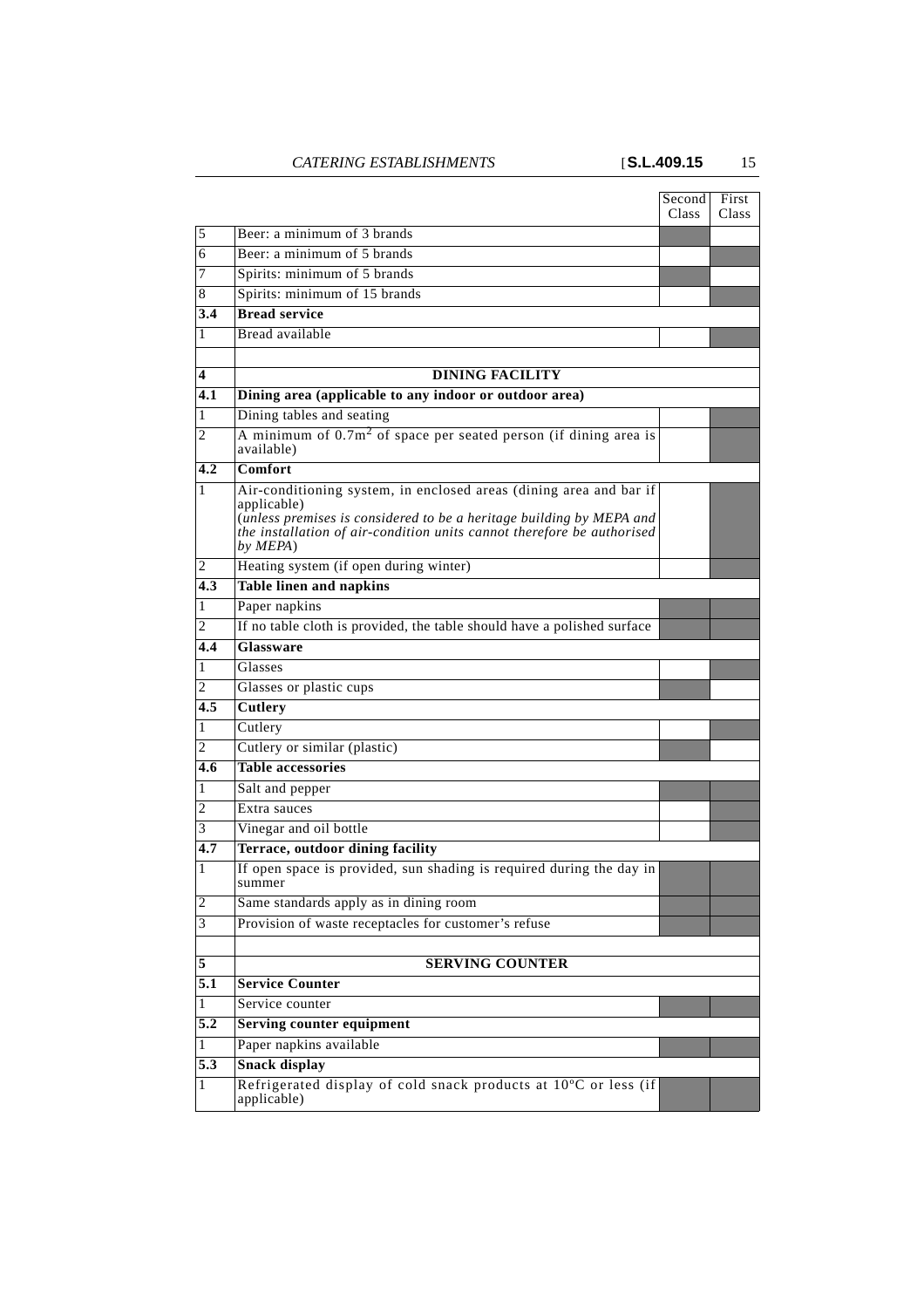|              |                                                                                                                                                                    | Second<br>Class | First<br><b>Class</b> |
|--------------|--------------------------------------------------------------------------------------------------------------------------------------------------------------------|-----------------|-----------------------|
| 2            | Hot display counter: at 65°C or more                                                                                                                               |                 |                       |
| 3            | All fresh products kept hygienically covered (e.g. bakery products,<br>etc.)                                                                                       |                 |                       |
| 4            | Insecticide machine or similar (may also be located in kitchen/<br>cooking area) in good functioning order at all times                                            |                 |                       |
| 5            | Extractor hood with filters required if food is heated or prepared on<br>site                                                                                      |                 |                       |
| 5.4          | Ice cream vending machine (if applicable)                                                                                                                          |                 |                       |
| 1            | Machine and dispenser head kept clean                                                                                                                              |                 |                       |
|              |                                                                                                                                                                    |                 |                       |
| 6            | <b>PUBLIC TOILETS</b>                                                                                                                                              |                 |                       |
| 6.1          | General                                                                                                                                                            |                 |                       |
| 1            | Toilet facilities (if seating is available)                                                                                                                        |                 |                       |
| 2            | Visible sign posting                                                                                                                                               |                 |                       |
| 3            | Separate toilets (female/male)                                                                                                                                     |                 |                       |
| 4            | Water closets in separate lockable cubicle                                                                                                                         |                 |                       |
| 5            | One clothes hook for every compartment                                                                                                                             |                 |                       |
| 6            | One toilet brush for each water cistern                                                                                                                            |                 |                       |
| 7            | Sufficient supply of toilet paper                                                                                                                                  |                 |                       |
| 8            | Wash hand basin with continuous supply of hot and cold water                                                                                                       |                 |                       |
| 9            | Wash hand basin with signage instructing staff to wash their hands<br>regularly (applicable in establishments with no such facilities<br>available for staff only) |                 |                       |
| 10           | Soap on dispenser                                                                                                                                                  |                 |                       |
| 11           | Disposable hand drying facilities                                                                                                                                  |                 |                       |
| 12           | Mirror with suitable lighting                                                                                                                                      |                 |                       |
| 13           | Each toilet room with an effective system of natural or mechanical<br>ventilation                                                                                  |                 |                       |
| 14           | Sanitary bin with lid (for female toilets) per cubicle                                                                                                             |                 |                       |
| 15           | Sanitary bags (for female toilets) per cubicle                                                                                                                     |                 |                       |
| 16           | Toilets fully tiled or covered with impervious material                                                                                                            |                 |                       |
|              |                                                                                                                                                                    |                 |                       |
| 7            | <b>STAFF</b>                                                                                                                                                       |                 |                       |
| 7.1          | Appearance                                                                                                                                                         |                 |                       |
| 1            | Clothes: clean and ironed                                                                                                                                          |                 |                       |
| $\mathbf{2}$ | No smoking allowed                                                                                                                                                 |                 |                       |
| 3            | Staff shall be well groomed, reflecting the standard of the catering<br>establishment                                                                              |                 |                       |
| 4            | All staff engaged in food handling to wear head cap/overalls                                                                                                       |                 |                       |
| 7.2          | <b>Language proficiency</b>                                                                                                                                        |                 |                       |
| 1            | Waiting staff able to speak English                                                                                                                                |                 |                       |
| 7.3          | <b>Staff Training</b>                                                                                                                                              |                 |                       |
| 1            | All staff members shall at least be in possession of evidence<br>indicating that they have followed a proper induction programme as<br>recognized by the Authority |                 |                       |
| 2            | Operators of catering establishments shall provide staff training on a<br>regular basis                                                                            |                 |                       |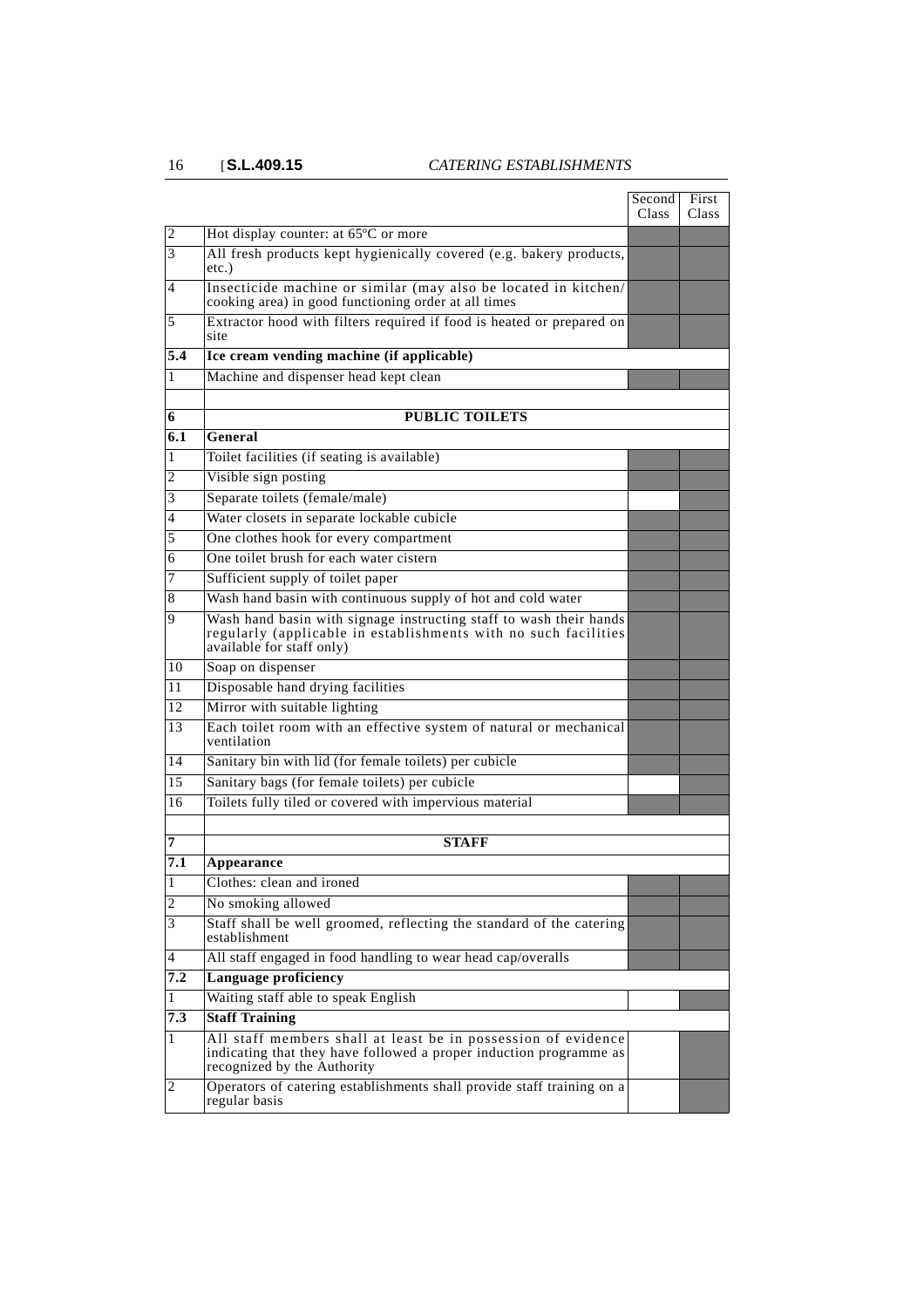|                |                                                                                                      | Second<br>Class | First<br>Class |
|----------------|------------------------------------------------------------------------------------------------------|-----------------|----------------|
|                |                                                                                                      |                 |                |
| 8              | <b>KITCHEN</b> (if applicable)                                                                       |                 |                |
| 8.1            | <b>Condition and equipment</b>                                                                       |                 |                |
| 1              | Windows or ventilation spaces with insect screens                                                    |                 |                |
| 2              | Non-slip kitchen floor                                                                               |                 |                |
| 3              | Worktop and shelving made of anticorrosive and innocuous materials<br>(no wood)                      |                 |                |
| 4              | Sink for washing food and equipment, with hot and cold water supply<br>separate from wash hand basin |                 |                |
| 5              | Extraction hood system should be properly maintained (filters, etc.)                                 |                 |                |
| 8.2            | <b>Food preparation</b>                                                                              |                 |                |
| 1              | Separate food preparation area if hot food is served                                                 |                 |                |
| 2              | Properly equipped first aid box                                                                      |                 |                |
| 3              | Eating is forbidden in kitchen area and a sign indicating this must be<br>displayed                  |                 |                |
| 4              | Smoking is forbidden in kitchen area and a sign indicating this must<br>be displayed                 |                 |                |
| 5              | Prepared products never stored over 10°C                                                             |                 |                |
| 8.3            | <b>Sanitary facilities</b>                                                                           |                 |                |
| 1              | Wash hand basin                                                                                      |                 |                |
| 2              | Wash hand basin with signage instructing staff to wash their hands<br>regularly                      |                 |                |
| 3              | Continuous supply of cold and hot water                                                              |                 |                |
| 4              | Disposable hand drying facilities                                                                    |                 |                |
| 5              | Disinfecting soap on dispenser                                                                       |                 |                |
| 8.4            | <b>Kitchen</b> staff                                                                                 |                 |                |
| 1              | Staff wears head cap/overalls when preparing food                                                    |                 |                |
| 8.5            | <b>Cold storage facilities for products</b>                                                          |                 |                |
| 1              | Temperature control of all refrigeration units (external visual<br>controller)                       |                 |                |
| 2              | Frozen food (-18°C)                                                                                  |                 |                |
| 3              | Fish and meat $(0-3°C)$                                                                              |                 |                |
| 4              | Vegetables, eggs, cooked food and other (between 2°C and 10°C)                                       |                 |                |
| 5              | No mixing of raw and prepared products in storage area                                               |                 |                |
| 6              | All products covered                                                                                 |                 |                |
| 7              | No product in direct contact with shelf or floor                                                     |                 |                |
| 8              | All containers kept closed                                                                           |                 |                |
| 8.6            | Product storage in other areas                                                                       |                 |                |
| 1              | Natural and/or mechanically ventilated area                                                          |                 |                |
| 2              | Separate storage for cleaning products and for food and beverage<br>products                         |                 |                |
| 3              | Effective pest control                                                                               |                 |                |
| $\overline{4}$ | Ventilated garbage area                                                                              |                 |                |
| 5              | Refrigerated garbage room *                                                                          |                 |                |
|                |                                                                                                      |                 |                |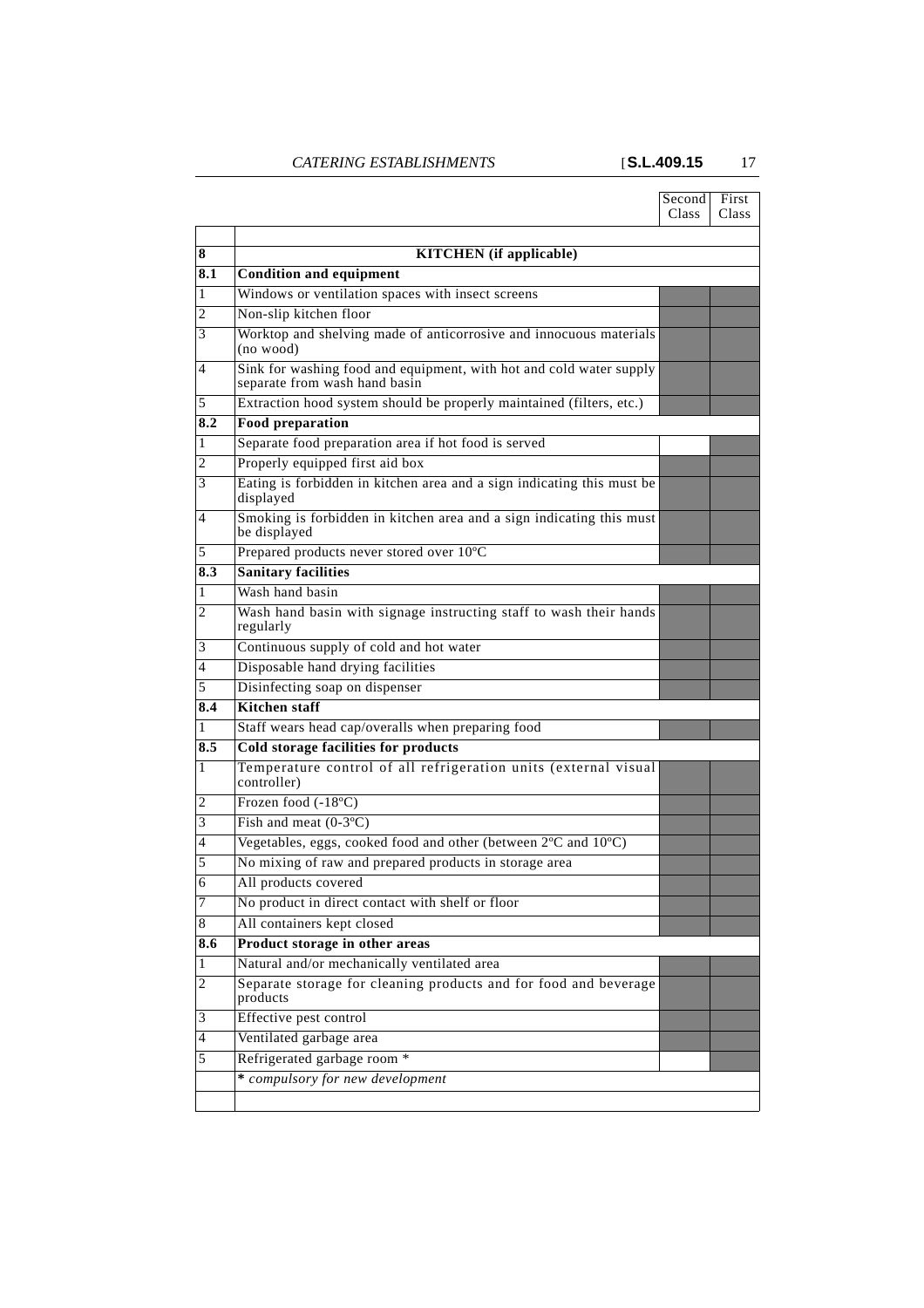|                          |                                                                                                                                                    | Second<br>Class | First<br>Class |
|--------------------------|----------------------------------------------------------------------------------------------------------------------------------------------------|-----------------|----------------|
| $\boldsymbol{9}$         | <b>FIRE SAFETY</b>                                                                                                                                 |                 |                |
| 1                        | Specification of maximum covers (number of persons) in each<br>enclosed public area                                                                |                 |                |
| 2                        | If applicable: emergency rules clearly displayed next to lift and other<br>areas                                                                   |                 |                |
| 3                        | Emergency signs and exit signs visible day and night                                                                                               |                 |                |
| $\overline{\mathcal{L}}$ | Evacuation ways kept clear                                                                                                                         |                 |                |
| 5                        | "No Exit" signs displayed on non evacuation doors                                                                                                  |                 |                |
| 6                        | Performance of an evacuation staff exercise: minimum once each year                                                                                |                 |                |
| 7                        | Emergency lighting in good functioning order                                                                                                       |                 |                |
| 8                        | First aid and fire fighting equipment available to service all areas                                                                               |                 |                |
| 9                        | All first aid and fire fighting equipment kept in good condition/<br>working order with last revision is indicated                                 |                 |                |
| 10                       | All fire fighting equipment is easily accessible                                                                                                   |                 |                |
| 11                       | "No smoking area" sign in danger areas                                                                                                             |                 |                |
| 12                       | Automatic fire alarm                                                                                                                               |                 |                |
| 13                       | Fire retardant containers for refuse area                                                                                                          |                 |                |
| 14                       | Certificate of maintenance and repair of fire fighting equipment by<br>professional person                                                         |                 |                |
| 15                       | All staff shall be trained in the use of fire fighting equipment                                                                                   |                 |                |
|                          |                                                                                                                                                    |                 |                |
| 10                       | <b>MAINTENANCE</b>                                                                                                                                 |                 |                |
| 1                        | Cutlery, glassware and crockery, as well as sanitary ware shall be kept<br>well maintained at all times                                            |                 |                |
| $\overline{c}$           | Kitchen equipment, other equipment as well as airconditioning units<br>shall be kept well maintained at all times                                  |                 |                |
| 3                        | Furniture, furnishings, fittings, lighting, linen and table accessories<br>shall be kept well maintained at all times                              |                 |                |
| 4                        | The areas within the establishment, including the walls, floors,<br>ceilings, as well as the façade, shall be kept well maintained at all<br>times |                 |                |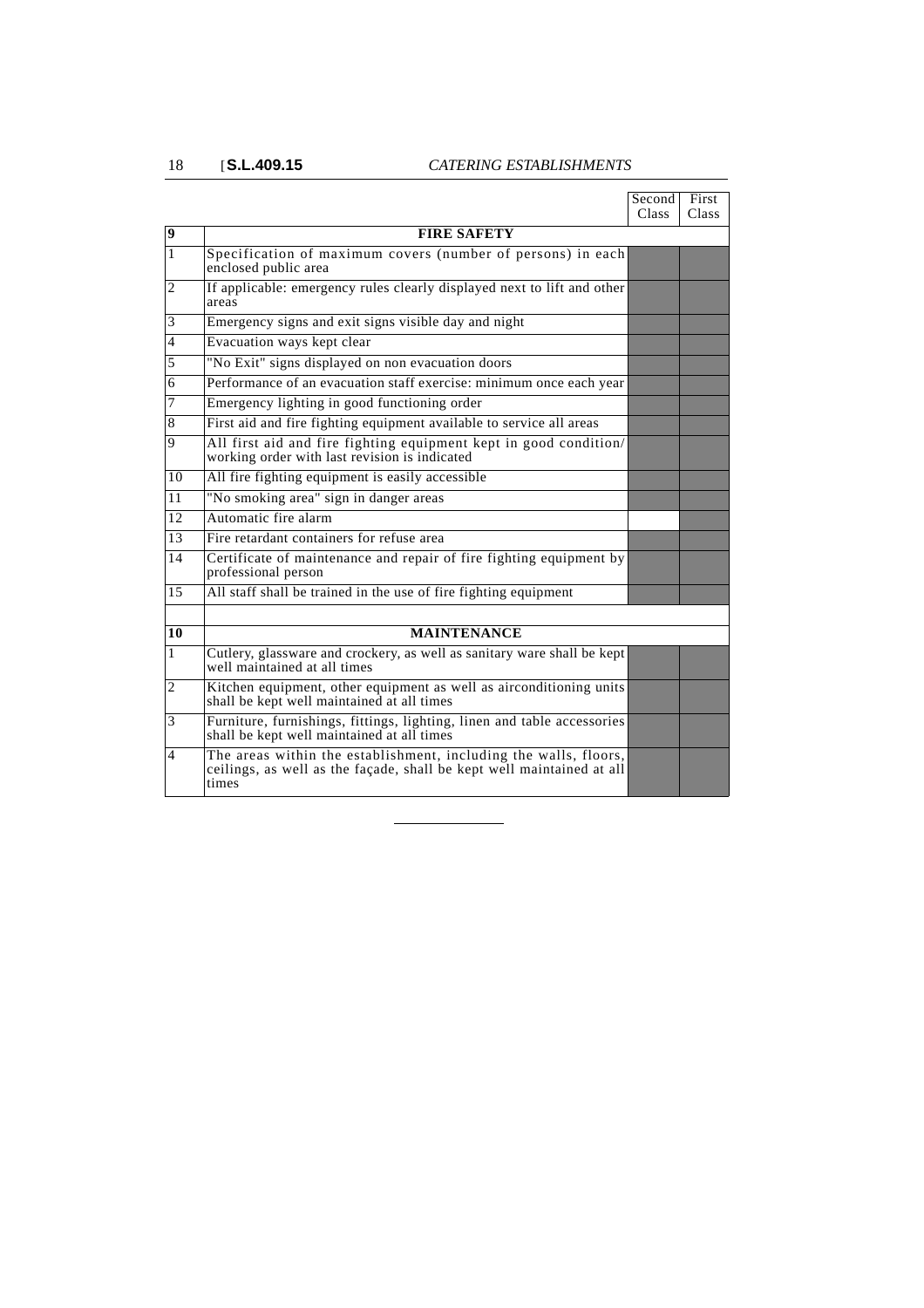#### FOURTH SCHEDULE

#### BAR DETAILED STANDARDS

|                         |                                                                                                                                                                                                                                  | Second<br>Class | First<br>Class |
|-------------------------|----------------------------------------------------------------------------------------------------------------------------------------------------------------------------------------------------------------------------------|-----------------|----------------|
| 1                       | <b>GENERAL</b>                                                                                                                                                                                                                   |                 |                |
| 1.1                     | Name display                                                                                                                                                                                                                     |                 |                |
| 1                       | Name display is in good condition                                                                                                                                                                                                |                 |                |
| 2                       | Name display is well lit at night                                                                                                                                                                                                |                 |                |
| 3                       | Plaque/notice indicating the establishment's maximum capacity<br>displayed within the premises entrance                                                                                                                          |                 |                |
| 1.2                     | Front                                                                                                                                                                                                                            |                 |                |
| 1                       | Facade is in good condition, good level of maintenance                                                                                                                                                                           |                 |                |
| 2                       | Entrance doors are kept clean                                                                                                                                                                                                    |                 |                |
| 3                       | Entrance doors are in good condition                                                                                                                                                                                             |                 |                |
| 1.3                     | <b>Phone facilities</b>                                                                                                                                                                                                          |                 |                |
| 1                       | Phone facility for clients' use                                                                                                                                                                                                  |                 |                |
| 1.4                     | Lift                                                                                                                                                                                                                             |                 |                |
| 1                       | Lift is required if premises consist of 3 floors and more (including<br>ground floor)<br>(unless premises is considered by MEPA to be a heritage building and<br>the provision of a lift cannot therefore be authorised by MEPA) |                 |                |
| 1.5                     | <b>Minors</b>                                                                                                                                                                                                                    |                 |                |
| 1                       | A clearly displayed notice indicating that access and service to<br>minors is prohibited                                                                                                                                         |                 |                |
|                         |                                                                                                                                                                                                                                  |                 |                |
| 2                       | <b>ENTRANCE</b>                                                                                                                                                                                                                  |                 |                |
| 2.1                     | <b>Entrance</b>                                                                                                                                                                                                                  |                 |                |
| 1                       | Deliveries are carried out in a way not to disrupt or interfere with<br>clients                                                                                                                                                  |                 |                |
| $2.2\,$                 | <b>Cloakroom facilities</b>                                                                                                                                                                                                      |                 |                |
| 1                       | Cloak room facilities                                                                                                                                                                                                            |                 |                |
|                         |                                                                                                                                                                                                                                  |                 |                |
| 3                       | <b>PRODUCT RANGE AND SERVICES</b>                                                                                                                                                                                                |                 |                |
| 3.1                     | Beverage price list                                                                                                                                                                                                              |                 |                |
| 1                       | Available in English                                                                                                                                                                                                             |                 |                |
| 3.2                     | Beverage variety *                                                                                                                                                                                                               |                 |                |
| 1                       | Coffee and tea                                                                                                                                                                                                                   |                 |                |
| 2                       | Decaffeinated coffee                                                                                                                                                                                                             |                 |                |
| 3                       | Coffee, tea and other hot beverages available (at least 3 types)                                                                                                                                                                 |                 |                |
| $\overline{4}$          | Aperitifs: a minimum of 5 brands                                                                                                                                                                                                 |                 |                |
| 5                       | Bottled non alcoholic drinks including sparkling water, a minimum of<br>5 brands                                                                                                                                                 |                 |                |
| 6                       | Bottled non alcoholic drinks, a minimum of 10 brands                                                                                                                                                                             |                 |                |
| $3.\overline{3}$        | Beers and Spirits *                                                                                                                                                                                                              |                 |                |
| 1                       | Beer: A minimum of 3 brands                                                                                                                                                                                                      |                 |                |
| $\overline{\mathbf{c}}$ | Beer: A minimum of 5 brands                                                                                                                                                                                                      |                 |                |
| 3                       | Spirits: minimum of 5 brands                                                                                                                                                                                                     |                 |                |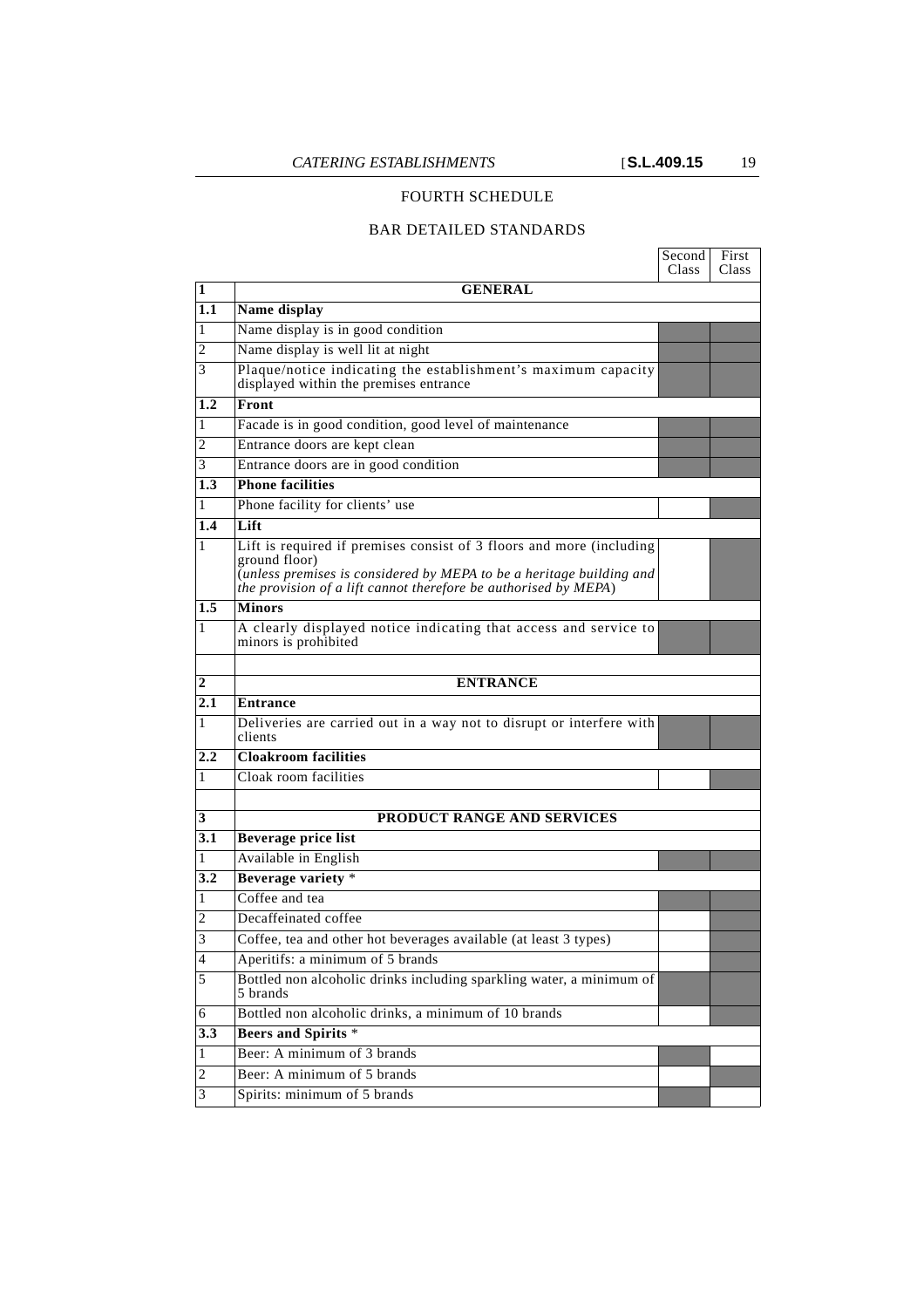|                  |                                                                                                                                                                                                          | Second<br>Class | First<br>Class |
|------------------|----------------------------------------------------------------------------------------------------------------------------------------------------------------------------------------------------------|-----------------|----------------|
| 4                | Spirits: minimum of 15 brands                                                                                                                                                                            |                 |                |
| 3.4              | Wine list *                                                                                                                                                                                              |                 |                |
| 1                | Rosé, red and white wine                                                                                                                                                                                 |                 |                |
| 2                | Rosé, red, white and sparkling wine and champagne: 2 brands each                                                                                                                                         |                 |                |
| 3                | List of foreign and local wines                                                                                                                                                                          |                 |                |
| 3.5              | Beverage service *                                                                                                                                                                                       |                 |                |
| 1                | Wines and champagne to be kept chilled                                                                                                                                                                   |                 |                |
| 3.6              | Other services                                                                                                                                                                                           |                 |                |
| 1                | Availability of full table service                                                                                                                                                                       |                 |                |
|                  | * if premises is licensed to serve alcoholic drinks                                                                                                                                                      |                 |                |
| 4                | <b>BAR EQUIPMENT</b>                                                                                                                                                                                     |                 |                |
| 4.1              | Equipment                                                                                                                                                                                                |                 |                |
| 1                | Bar counter                                                                                                                                                                                              |                 |                |
| 2                | Refrigeration area for beverages close to or within bar counter                                                                                                                                          |                 |                |
| 3                | Bar with stools, chairs, tables or similar                                                                                                                                                               |                 |                |
| 4                | Wash hand basin with continuous supply of hot and cold water                                                                                                                                             |                 |                |
| 5                | Provision of ice cubes                                                                                                                                                                                   |                 |                |
| 6                | Bar equipped with coffee machine *                                                                                                                                                                       |                 |                |
| 7                | Espresso coffee machine *                                                                                                                                                                                |                 |                |
| 8                | If tap beer is served, a drip tray shall be provided and kept clean at all<br>times                                                                                                                      |                 |                |
| 9                | If tap beer is served, the supply system shall be cleaned regularly<br>according to supplier instructions                                                                                                |                 |                |
| 10               | Ashtrays: clean supply available                                                                                                                                                                         |                 |                |
|                  | * not necessarily in bar counter                                                                                                                                                                         |                 |                |
| 4.2              | <b>Glassware and crockery</b>                                                                                                                                                                            |                 |                |
| 1                | Appropriate glasses and cups                                                                                                                                                                             |                 |                |
| 4.3              | <b>Seating area</b>                                                                                                                                                                                      |                 |                |
|                  | No garden or plastic tables and chairs in enclosed areas                                                                                                                                                 |                 |                |
| 4.4              | Comfort                                                                                                                                                                                                  |                 |                |
| 1                | Air-conditioning system, in enclosed areas<br>(unless premises is considered to be a heritage building by MEPA and<br>the installation of air-condition units cannot therefore be authorised<br>by MEPA) |                 |                |
| 4.5              | Terrace or similar (if applicable)                                                                                                                                                                       |                 |                |
| 1                | If open space is provided, sun shade is required during day time                                                                                                                                         |                 |                |
| 2                | Same standards as in interior of bar are to apply outside area                                                                                                                                           |                 |                |
| 3                | Provision of waste receptacles for customer's refuse                                                                                                                                                     |                 |                |
| 5                | <b>PUBLIC TOILETS</b>                                                                                                                                                                                    |                 |                |
| $\overline{5.1}$ | Toilet equipment                                                                                                                                                                                         |                 |                |
| 1                | Toilet facility                                                                                                                                                                                          |                 |                |
| $\overline{c}$   | Visible signposting                                                                                                                                                                                      |                 |                |
| 3                | Separate toilets (female/male)                                                                                                                                                                           |                 |                |
| $\overline{4}$   | Water closets in separate lockable cubicle                                                                                                                                                               |                 |                |
|                  |                                                                                                                                                                                                          |                 |                |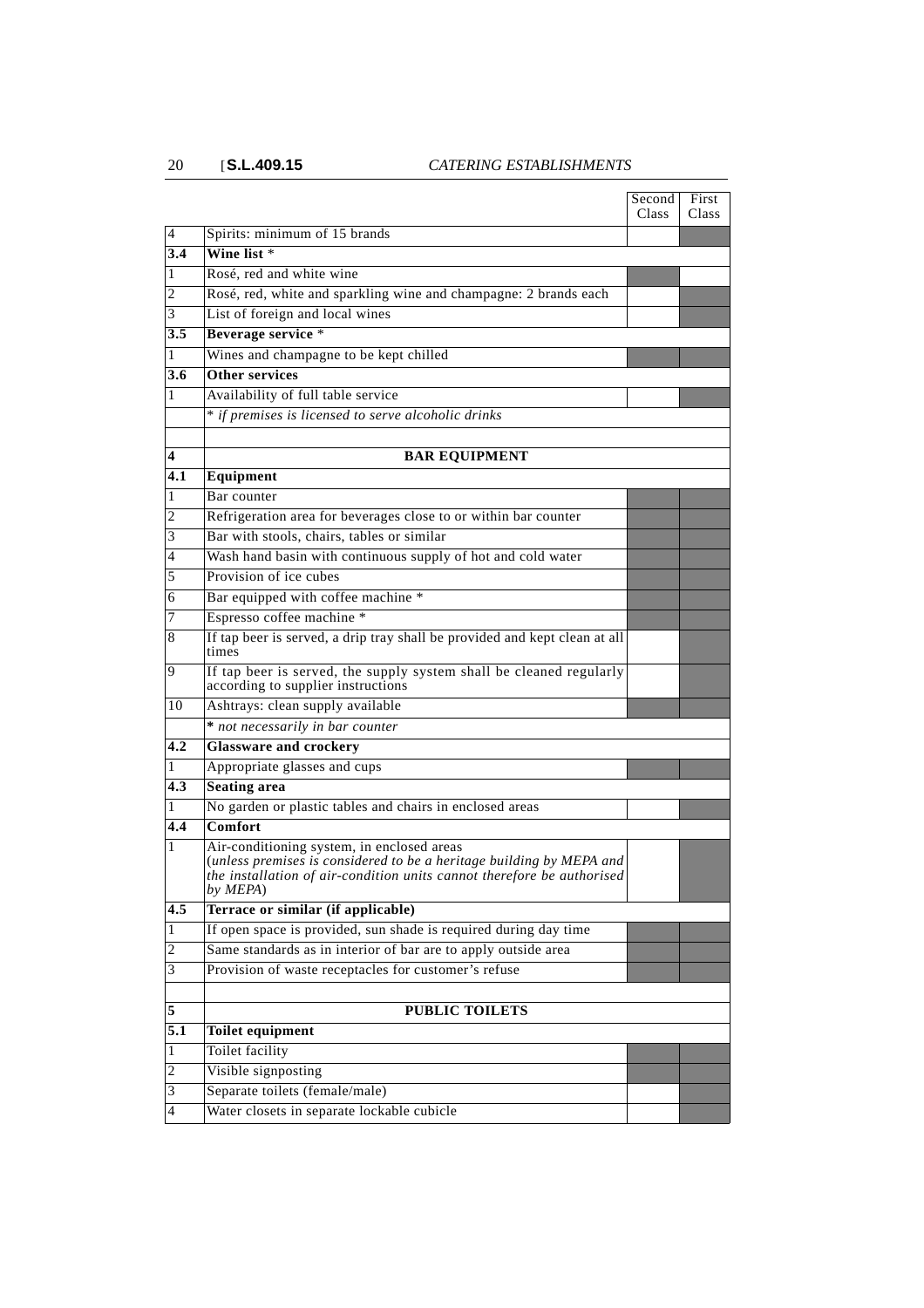|     |                                                                                                                                                                    | Second<br>Class | First<br><b>Class</b> |
|-----|--------------------------------------------------------------------------------------------------------------------------------------------------------------------|-----------------|-----------------------|
| 5   | One toilet brush for each cubicle                                                                                                                                  |                 |                       |
| 6   | One clothes hook for every compartment                                                                                                                             |                 |                       |
| 7   | Sufficient supply of toilet paper                                                                                                                                  |                 |                       |
| 8   | Wash hand basin with continuous supply of hot and cold water                                                                                                       |                 |                       |
| 9   | Soap on dispenser                                                                                                                                                  |                 |                       |
| 10  | Additional wash hand basin with continuous supply of hot and cold<br>water if more than 2 cubicles is available                                                    |                 |                       |
| 11  | Automatic hand dryer                                                                                                                                               |                 |                       |
| 12  | Disposable individual paper or tissues                                                                                                                             |                 |                       |
| 13  | Mirror with suitable lighting                                                                                                                                      |                 |                       |
| 14  | Each toilet with an effective system of natural or mechanical<br>ventilation                                                                                       |                 |                       |
| 15  | Sanitary bin with lid (for female toilets) per cubicle                                                                                                             |                 |                       |
| 16  | Sanitary bags (for female toilets) per cubicle                                                                                                                     |                 |                       |
| 17  | Toilets fully tiled or covered with impervious material                                                                                                            |                 |                       |
| 6   | <b>STAFF</b>                                                                                                                                                       |                 |                       |
| 6.1 | Appearance                                                                                                                                                         |                 |                       |
| 1   | Clothes: clean and ironed                                                                                                                                          |                 |                       |
| 2   | Staff uniforms                                                                                                                                                     |                 |                       |
| 3   | Staff shall be well groomed, reflecting the standard of the catering                                                                                               |                 |                       |
|     | establishment                                                                                                                                                      |                 |                       |
| 4   | No smoking allowed                                                                                                                                                 |                 |                       |
| 6.2 | <b>Language Proficiency</b>                                                                                                                                        |                 |                       |
| 1   | Waiting staff able to speak English                                                                                                                                |                 |                       |
| 6.3 | <b>Hygiene</b>                                                                                                                                                     |                 |                       |
| 1   | <b>Staff toilets</b>                                                                                                                                               |                 |                       |
| 6.4 | <b>Staff Training</b>                                                                                                                                              |                 |                       |
| 1   | All staff members shall at least be in possession of evidence<br>indicating that they have followed a proper induction programme as<br>recognized by the Authority |                 |                       |
| 2   | Operators of catering establishments shall provide staff training on a<br>regular basis                                                                            |                 |                       |
|     |                                                                                                                                                                    |                 |                       |
| 7   | PRODUCT STORAGE                                                                                                                                                    |                 |                       |
| 7.1 | General                                                                                                                                                            |                 |                       |
| 1   | Refrigerated storage area for cold drinks                                                                                                                          |                 |                       |
| 2   | No food product with direct contact with shelf or floor                                                                                                            |                 |                       |
| 3   | Separate storage of cleaning and beverage products                                                                                                                 |                 |                       |
| 4   | Natural and/or mechanically ventilated area                                                                                                                        |                 |                       |
| 5   | Regular pest control inspections and documentation of such<br>inspections to be kept                                                                               |                 |                       |
| 6   | All waste containers kept closed                                                                                                                                   |                 |                       |
|     |                                                                                                                                                                    |                 |                       |
| 8   | <b>FIRE SAFETY</b>                                                                                                                                                 |                 |                       |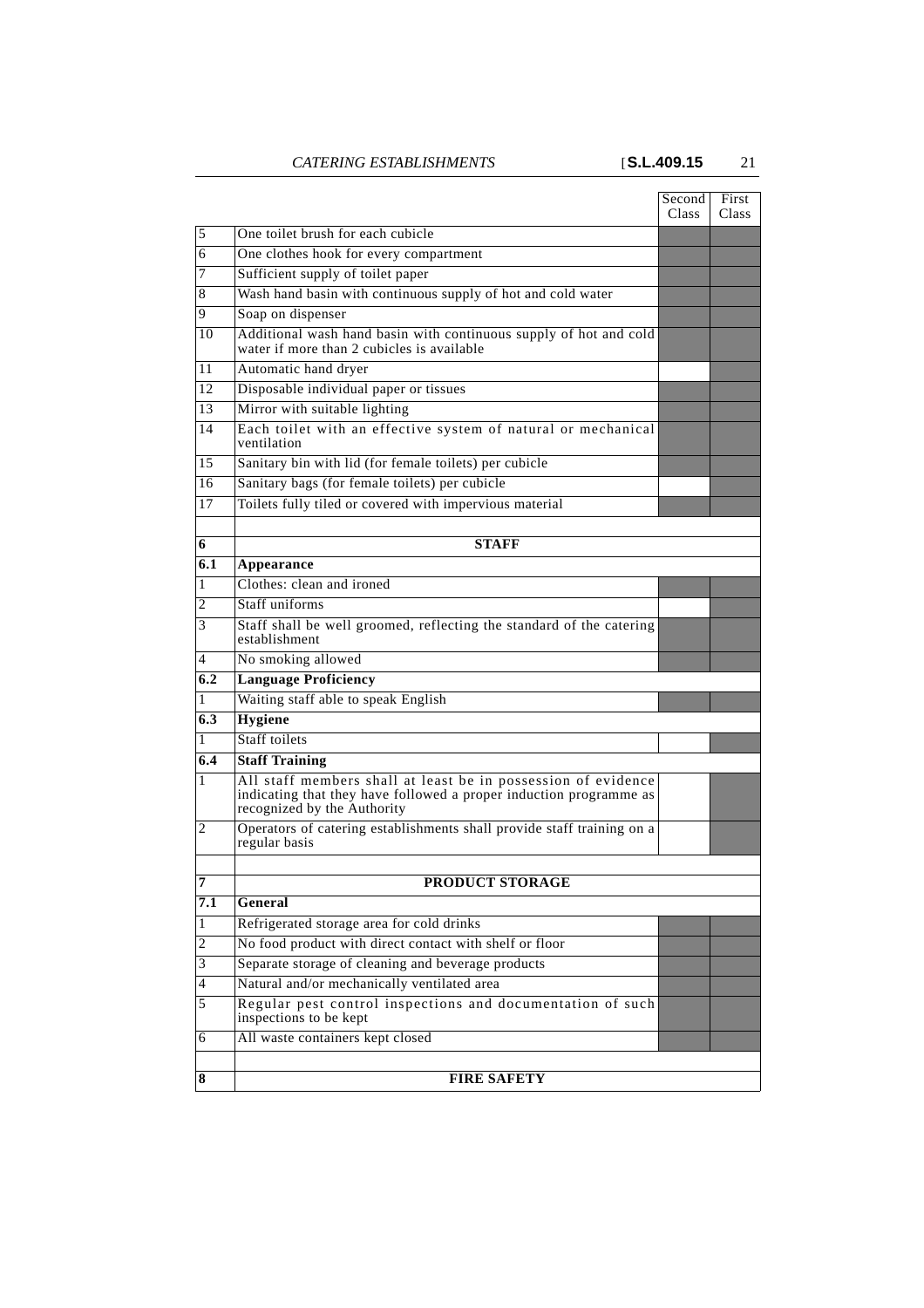|                  |                                                                                                                                                    | Second<br><b>Class</b> | First<br><b>Class</b> |
|------------------|----------------------------------------------------------------------------------------------------------------------------------------------------|------------------------|-----------------------|
| $\mathbf{1}$     | Specification of maximum covers (number of persons) in each<br>enclosed public area                                                                |                        |                       |
| 2                | If applicable{ emergency instructions clearly displayed next to lift<br>and other areas                                                            |                        |                       |
| 3                | Emergency signs and exit signs visible day and night                                                                                               |                        |                       |
| $\overline{4}$   | Evacuation ways kept clear                                                                                                                         |                        |                       |
| 5                | "No Exit" signs displayed on non evacuation doors                                                                                                  |                        |                       |
| 6                | Performance of an evacuation staff exercise: minimum once each year                                                                                |                        |                       |
| 7                | Emergency lights in good functioning order                                                                                                         |                        |                       |
| 8                | Fire fighting equipment shall be duly serviced and sufficient to<br>service all areas                                                              |                        |                       |
| 9                | All fire fighting equipment kept in good working order, last revision<br>is indicated                                                              |                        |                       |
| 10               | All fire fighting equipment is easily accessible                                                                                                   |                        |                       |
| 11               | "No smoking area" sign in danger areas                                                                                                             |                        |                       |
| 12               | Automatic fire alarm                                                                                                                               |                        |                       |
| 13               | Fire retardant containers for refuse area                                                                                                          |                        |                       |
| 14               | Certificate of maintenance and repair of fire fighting equipment by<br>professional person                                                         |                        |                       |
| 15               | All staff shall be trained in the use of fire fighting equipment                                                                                   |                        |                       |
|                  |                                                                                                                                                    |                        |                       |
| $\boldsymbol{9}$ | <b>MAINTENANCE</b>                                                                                                                                 |                        |                       |
| 1                | Cutlery, glassware and crockery, as well as sanitary ware shall be kept<br>well maintained at all times                                            |                        |                       |
| $\overline{2}$   | All equipment as well as air-conditioning units shall be kept well<br>maintained at all times                                                      |                        |                       |
| 3                | Furniture, furnishings, fittings, lighting, linen and table accessories<br>shall be kept well maintained at all times                              |                        |                       |
| 4                | The areas within the establishment, including the walls, floors,<br>ceilings, as well as the façade, shall be kept well maintained at all<br>times |                        |                       |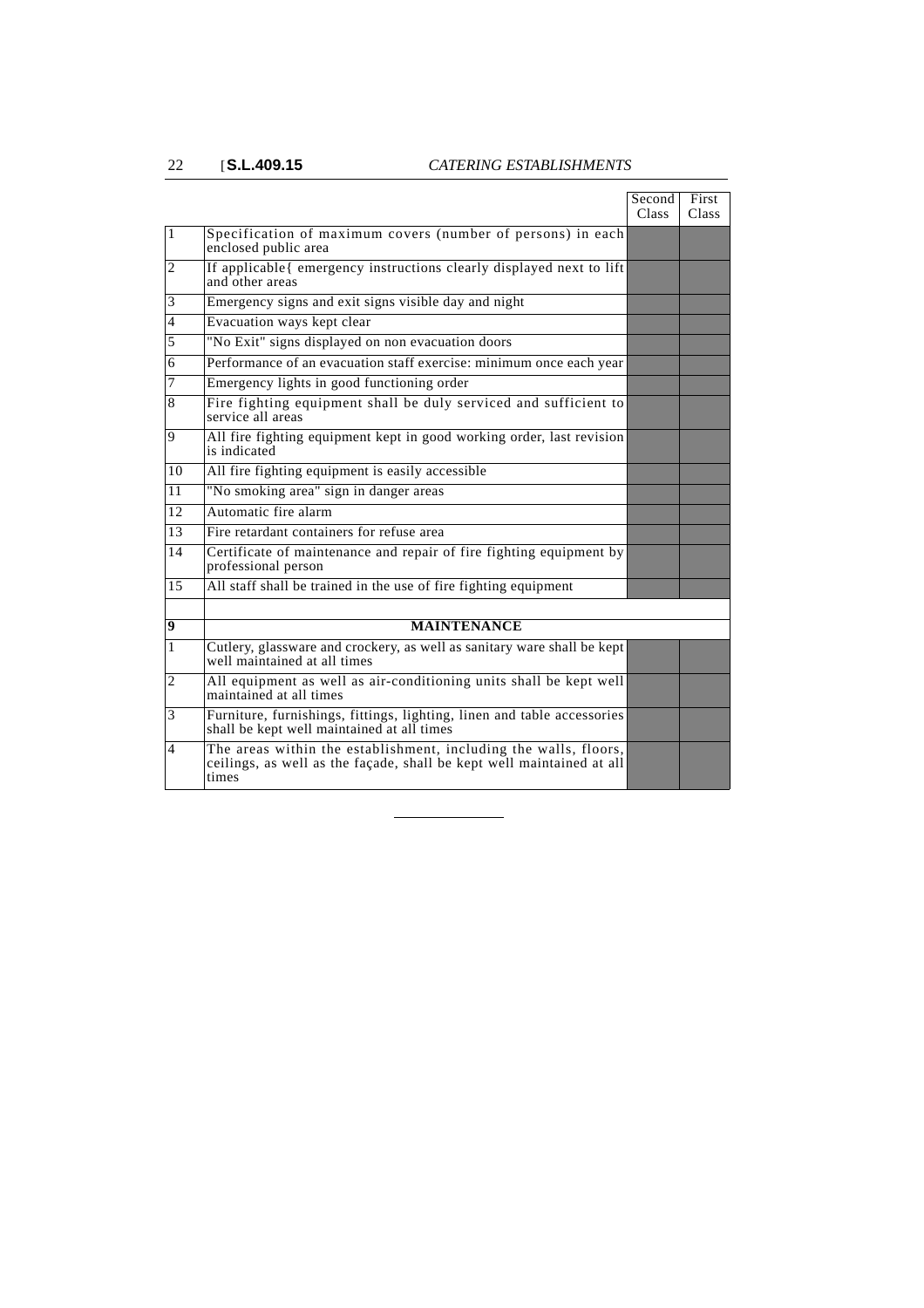### FIFTH SCHEDULE

#### DISCOTHEQUES / NIGHTCLUBS DETAILED STANDARDS

|                  |                                                                                                                                                                                                                                                                                                                                                                                                                                                                                                                 | Standard |
|------------------|-----------------------------------------------------------------------------------------------------------------------------------------------------------------------------------------------------------------------------------------------------------------------------------------------------------------------------------------------------------------------------------------------------------------------------------------------------------------------------------------------------------------|----------|
| 1                | <b>GENERAL</b>                                                                                                                                                                                                                                                                                                                                                                                                                                                                                                  |          |
| 1.1              | <b>Dance floor</b>                                                                                                                                                                                                                                                                                                                                                                                                                                                                                              |          |
| 1                | Specific dance floor area (compulsory for discotheques but not for<br>nightclubs)                                                                                                                                                                                                                                                                                                                                                                                                                               |          |
| $1.2\,$          | <b>Live Entertainment</b>                                                                                                                                                                                                                                                                                                                                                                                                                                                                                       |          |
| 1                | Facility of live entertainment - singing or other form of entertainment<br>(compulsory for nightclubs but not for discotheques)                                                                                                                                                                                                                                                                                                                                                                                 |          |
| 1.3              | Cloakroom                                                                                                                                                                                                                                                                                                                                                                                                                                                                                                       |          |
| 1                | Assisted cloakroom facility                                                                                                                                                                                                                                                                                                                                                                                                                                                                                     |          |
| 1.4              | <b>Opening Times</b>                                                                                                                                                                                                                                                                                                                                                                                                                                                                                            |          |
| 1                | Opening times and admission prices clearly displayed                                                                                                                                                                                                                                                                                                                                                                                                                                                            |          |
| 2                | Notice prohibiting access and service to minors shall be clearly displayed                                                                                                                                                                                                                                                                                                                                                                                                                                      |          |
| 1.5              | <b>Safety</b>                                                                                                                                                                                                                                                                                                                                                                                                                                                                                                   |          |
| 1                | Plaque/notice indicating the establishment's maximum capacity shall be<br>displayed within the premises entrance                                                                                                                                                                                                                                                                                                                                                                                                |          |
| 2                | Security guard service                                                                                                                                                                                                                                                                                                                                                                                                                                                                                          |          |
| 1.6              | Bar                                                                                                                                                                                                                                                                                                                                                                                                                                                                                                             |          |
| 1                | The minimum standard requirements for a bar forming part of a<br>discotheque/nightclub, with the exception of Fire Safety standards, shall be<br>those of the Second Class category as per the Fourth Schedule                                                                                                                                                                                                                                                                                                  |          |
| 1.7              | Restaurant (if applicable)                                                                                                                                                                                                                                                                                                                                                                                                                                                                                      |          |
| 1                | The minimum standard requirements for a restaurant forming part of a<br>discotheque/nightclub, with the exception of Fire Safety standards, shall be<br>those of the Second Class category as per the Second Schedule                                                                                                                                                                                                                                                                                           |          |
| 1.8              | Snack bar (if applicable)                                                                                                                                                                                                                                                                                                                                                                                                                                                                                       |          |
| 1                | The standard requirements for a snack bar forming part of a discotheque/<br>nightclub, with the exception of Fire Safety standards, shall be those of First<br>Class Category as per the Third Schedule                                                                                                                                                                                                                                                                                                         |          |
| 1.9              | <b>Amplified Music</b>                                                                                                                                                                                                                                                                                                                                                                                                                                                                                          |          |
|                  | If amplified music is provided, the Authority may require the licensee and<br>the operator to install a noise pollution control apparatus inside the<br>premises. Licensees and operators of premises where amplified music is<br>played shall submit to the Authority, prior to the issue and renewal of the<br>licence, a declaration by a competent authority certifying that the noise<br>pollution control apparatus used in the premises conforms to the conditions<br>imposed by the competent Authority |          |
| $\mathbf 2$      | <b>TOILET FACILITIES</b>                                                                                                                                                                                                                                                                                                                                                                                                                                                                                        |          |
| $\overline{2.1}$ | <b>Sanitary facilities</b>                                                                                                                                                                                                                                                                                                                                                                                                                                                                                      |          |
| 1                | Toilet facilities. Toilet attendants available                                                                                                                                                                                                                                                                                                                                                                                                                                                                  |          |
| $\overline{c}$   | Visible signposting for toilets                                                                                                                                                                                                                                                                                                                                                                                                                                                                                 |          |
| 3                | Separate toilets for males and females                                                                                                                                                                                                                                                                                                                                                                                                                                                                          |          |
| 4                | Water closets in separate lockable cubicle                                                                                                                                                                                                                                                                                                                                                                                                                                                                      |          |
| 5                | One toilet brush for each cubicle                                                                                                                                                                                                                                                                                                                                                                                                                                                                               |          |
| 6                | One clothes hook for every compartment                                                                                                                                                                                                                                                                                                                                                                                                                                                                          |          |
| 7                | Sufficient supply of toilet paper                                                                                                                                                                                                                                                                                                                                                                                                                                                                               |          |
| $\,8\,$          | Sanitizer for sterilising toilet seat                                                                                                                                                                                                                                                                                                                                                                                                                                                                           |          |
|                  |                                                                                                                                                                                                                                                                                                                                                                                                                                                                                                                 |          |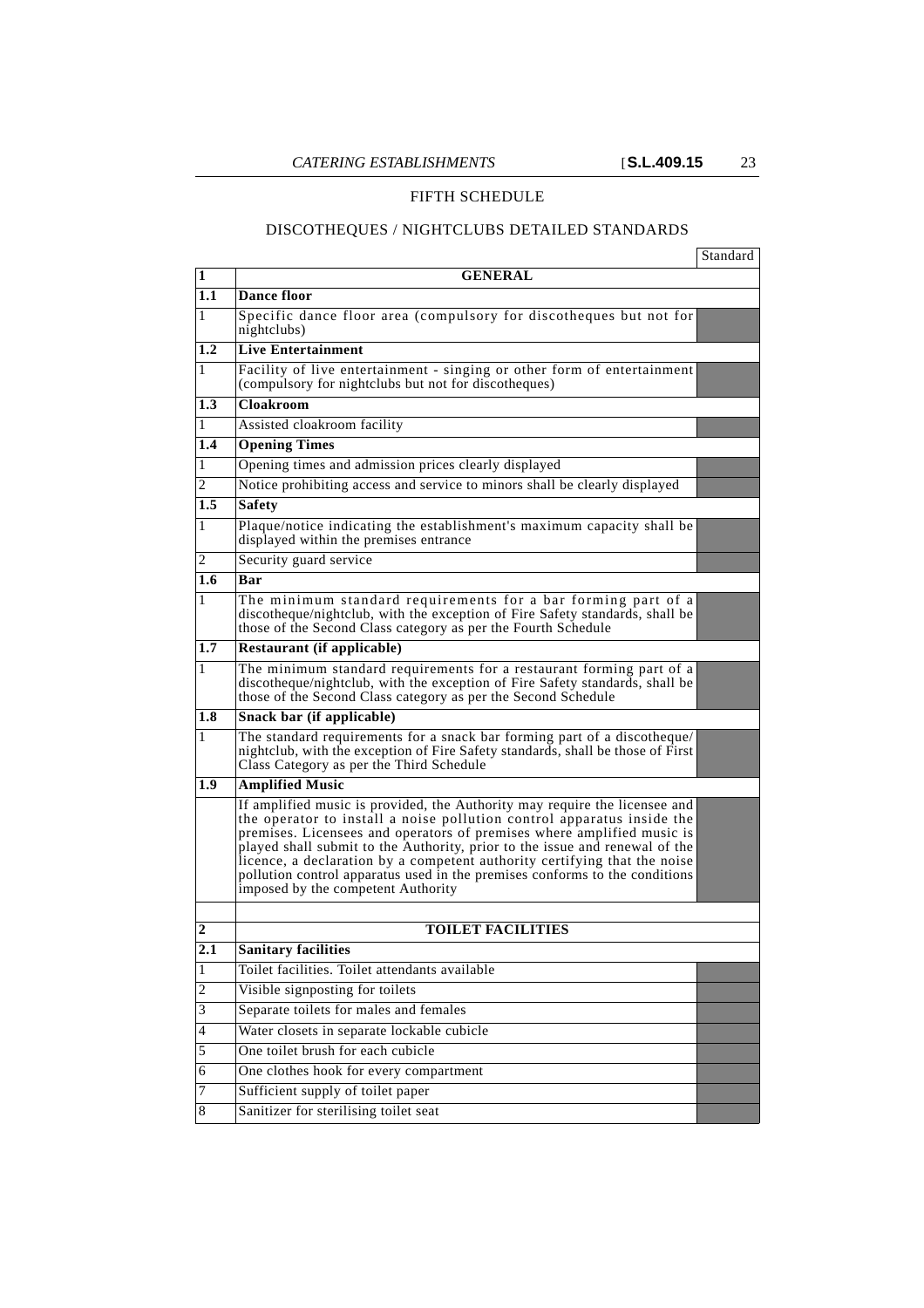|                  |                                                                                                                   | Standard |
|------------------|-------------------------------------------------------------------------------------------------------------------|----------|
| 9                | Wash hand basin with continuous supply of hot and cold water                                                      |          |
| 10               | Additional wash hand basin with continuous supply of hot and cold water<br>for more than two cubicles             |          |
| 11               | Soap on dispenser                                                                                                 |          |
| 12               | Disposable hand drying facilities                                                                                 |          |
| 13               | Mirror with suitable lighting                                                                                     |          |
| 14               | Each bathroom with an effective system of natural or mechanical ventilation                                       |          |
| 15               | Sanitary bin with lid (for female toilets) per cubicle                                                            |          |
| 16               | Sanitary bag (for female toilets) per cubicle                                                                     |          |
| 17               | Toilets covered with impervious material                                                                          |          |
| 3                | <b>FIRE SAFETY</b>                                                                                                |          |
| 3.1              | <b>General conditions</b>                                                                                         |          |
| 1                | Specification of maximum capacity (number of persons) in each enclosed<br>public area                             |          |
| 2                | If applicable: emergency instructions clearly displayed next to lift and other<br>areas                           |          |
| 3                | Emergency notices for staff                                                                                       |          |
| 4                | Performance of an evacuation staff exercise: minimum once each year                                               |          |
| 3.2              | Exits and emergency exits                                                                                         |          |
| 1                | All exits of establishment shall lead to a public road or any other open space                                    |          |
| 2                | Mirrors or glass, which may produce any misleading reflections, shall not<br>be situated at establishment's exits |          |
| 3                | Extinguisher: max. length from evacuation exits: 25 metres apart from each<br>other                               |          |
| 4                | Emergency exits kept safe from flammable material, including interior<br>finishes                                 |          |
| 5                | "No Exit" signs displayed on non evacuation doors                                                                 |          |
| 6                | Quick and easy opening system for emergency doors                                                                 |          |
| 7                | Exits with maximum distance of 50 metres from any way                                                             |          |
| 8                | Emergency lighting in all evacuation ways                                                                         |          |
| 9                | Emergency lighting in good functioning order                                                                      |          |
| 10               | System of emergency - lit signs above doors and in corridors, passage ways,<br>stairs and exits                   |          |
| 11               | Emergency signs visible day and night                                                                             |          |
| 12               | Evacuation corridors with minimum width of 1 metre                                                                |          |
| 13               | Evacuation chart adjacent to lifts or stairs visible day and night                                                |          |
| 14               | Automatic closure of fire doors in corridors (if applicable)                                                      |          |
| $\overline{3.3}$ | <b>Fire safety</b>                                                                                                |          |
| 1                | First aid fire fighting equipment available to service all areas                                                  |          |
| 2                | All first aid fire fighting equipment kept in good working order, last<br>revision is indicated                   |          |
| 3                | All fire fighting equipment is easily accessible                                                                  |          |
| 4                | "No smoking area" sign in danger areas                                                                            |          |
| 5                | Certificate of maintenance and repair of fire fighting equipment by<br>professional person                        |          |
|                  |                                                                                                                   |          |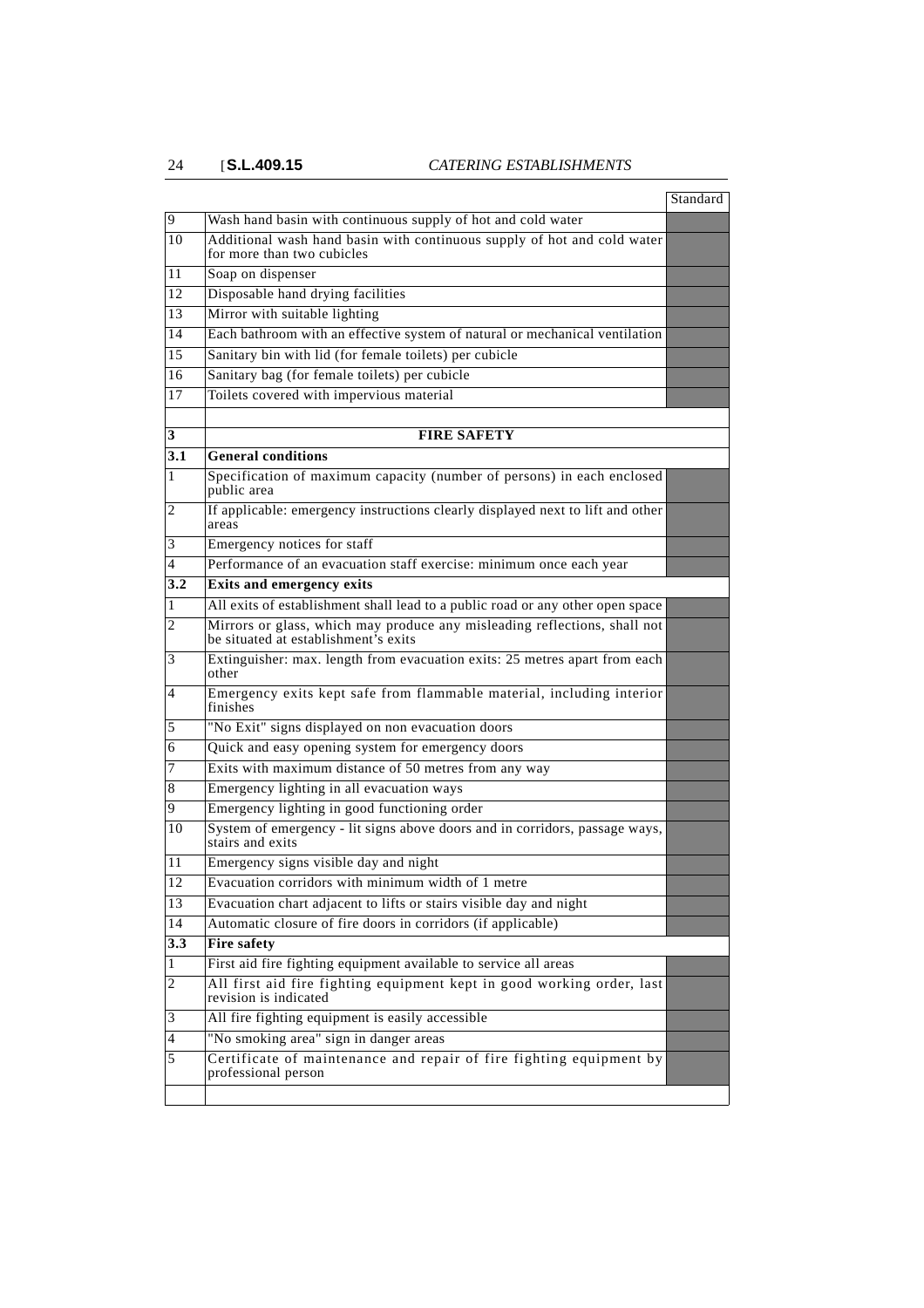|                |                                                                                                                                                 | Standard |
|----------------|-------------------------------------------------------------------------------------------------------------------------------------------------|----------|
|                | <b>MAINTENANCE</b>                                                                                                                              |          |
|                | Cutlery, glassware and crockery, as well as sanitary ware shall be kept well<br>maintained at all times                                         |          |
| $\overline{2}$ | Kitchen equipment, other equipment as well as air-conditioning units shall<br>be kept well maintained at all times                              |          |
| $\overline{3}$ | Furniture, furnishings, fittings, lighting, linen and table accessories shall be<br>kept well maintained at all times                           |          |
| $\overline{4}$ | The areas within the establishment, including the walls, floors, ceilings, as<br>well as the façade, shall be kept well maintained at all times |          |

 $\overline{\phantom{a}}$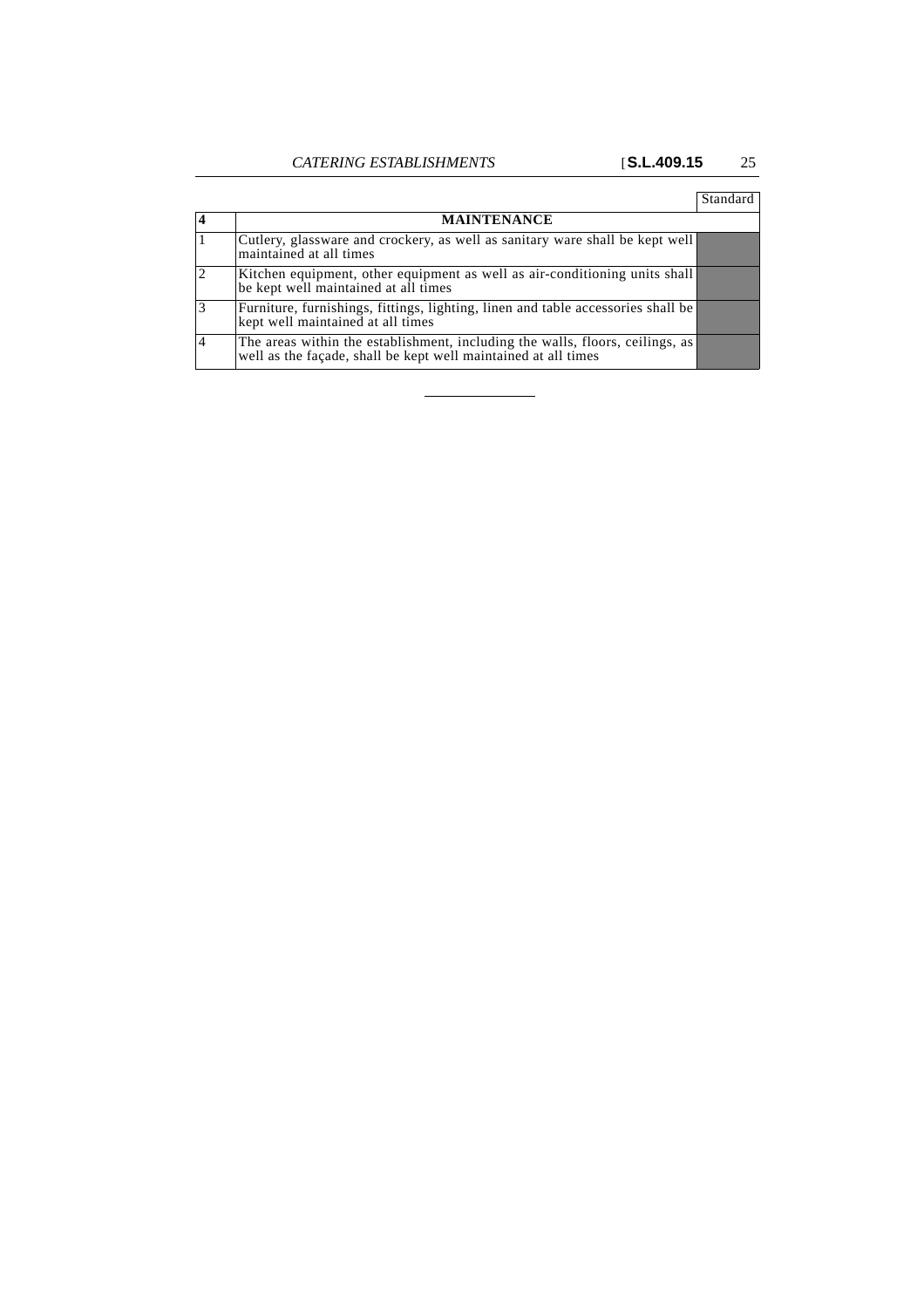### SIXTH SCHEDULE

#### KIOSK DETAILED STANDARDS

|     |                                                                                              | Standard |
|-----|----------------------------------------------------------------------------------------------|----------|
| 1   | <b>GENERAL</b>                                                                               |          |
| 1.1 | Name display                                                                                 |          |
| 1   | Name display in good condition                                                               |          |
| 2   | Name display well lit at night                                                               |          |
| 1.2 | Facade (if applicable)                                                                       |          |
| 1   | External surface of kiosk in good state                                                      |          |
| 1.3 | Menu/price list display                                                                      |          |
| 1   | Copy of menu and price list is displayed outside kiosk                                       |          |
| 2   | Items shown at outside menu display shall be priced and include any<br>additional charges    |          |
| 2   | PRODUCT RANGE AND VARIETY<br>(if food items are offered)                                     |          |
| 2.1 | Menu                                                                                         |          |
| 1   | Menu in English (applicable to kiosks in tourist zones)                                      |          |
| 2   | Menu lists all available dishes and any applicable charges                                   |          |
| 2.2 | Menu variety                                                                                 |          |
| 1   | Provision of snack/finger food                                                               |          |
| 3   | <b>EATING/DRINKING EQUIPMENT</b><br>(if food items are offered)                              |          |
| 3.1 | <b>Cutlery</b>                                                                               |          |
| 1   | Plastic cutlery or similar                                                                   |          |
| 3.2 | Availability of complimentary items (if food is served)                                      |          |
| 1   | Salt and pepper available on demand                                                          |          |
| 2   | Extra sauces available on demand                                                             |          |
| 3   | Vinegar and oil bottle available on demand                                                   |          |
| 4   | <b>SERVING COUNTER</b>                                                                       |          |
| 4.1 | <b>Serving counter equipment</b>                                                             |          |
| 1   | Service counter                                                                              |          |
| 2   | Paper napkins                                                                                |          |
| 4.2 | <b>Snack display</b>                                                                         |          |
| 1   | Refrigerated display of cold snack products at 10°C or less (if cold snacks<br>are on offer) |          |
| 2   | Hot display counter: infrared or similar at 65°C or more (if hot snacks are<br>on offer)     |          |
| 3   | All fresh products kept covered (e.g. bakery, etc.)                                          |          |
| 4   | Insectocutor or similar (may also be located in kitchen/cooking area)                        |          |
| 5   | Extractor hood required if food is heated or prepared in kiosk                               |          |
| 4.3 | Ice cream vending machine (if applicable)                                                    |          |
| 1   | Machine and dispenser head kept clean                                                        |          |
|     | Disposable take away accessories                                                             |          |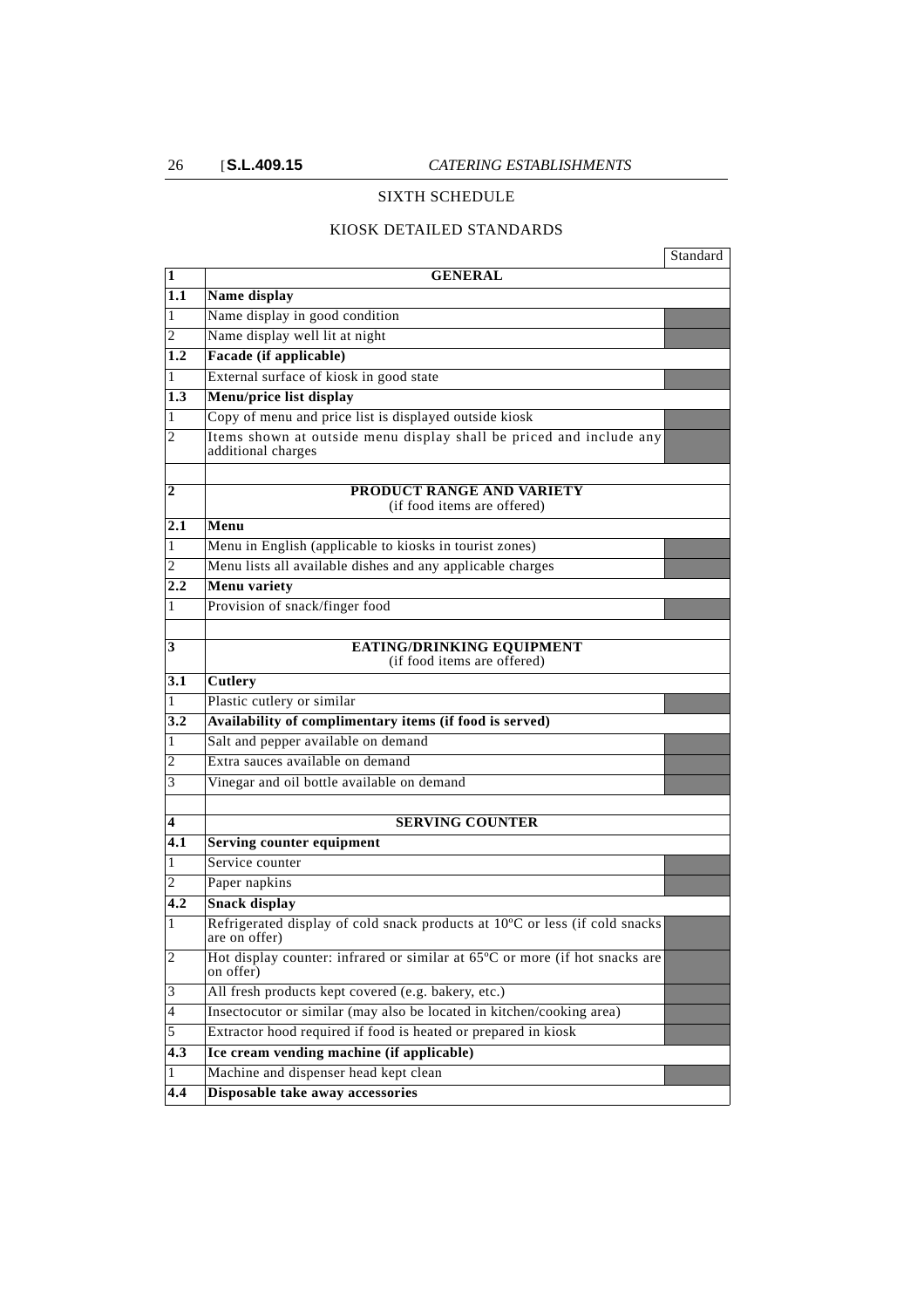|     |                                                                                                                                    | Standard |
|-----|------------------------------------------------------------------------------------------------------------------------------------|----------|
| 1   | Wrapping paper/bags or similar to take away food or drinks                                                                         |          |
| 2   | Beverages served in disposable containers or with drinking straws                                                                  |          |
|     |                                                                                                                                    |          |
| 5   | <b>STAFF</b>                                                                                                                       |          |
| 5.1 | Appearance                                                                                                                         |          |
| 1   | Clothes: clean and ironed                                                                                                          |          |
| 2   | No smoking allowed inside kiosk                                                                                                    |          |
| 3   | All staff engaged in food handling shall wear head cap/overalls                                                                    |          |
| 6   | <b>HYGIENE REQUIREMENTS</b>                                                                                                        |          |
| 6.1 | Water and drainage (if applicable)                                                                                                 |          |
| 1   | Supply of hot and cold water                                                                                                       |          |
| 2   | Whenever possible, mobile premises should be located near to key services<br>such as water, drainage and electricity               |          |
| 3   | Where no drainage facilities are available, a holding tank has to be provided                                                      |          |
| 4   | Wash hand basin                                                                                                                    |          |
| 5   | Availability of waste container clearly distinguishable from potable water<br>container                                            |          |
| 6   | Availability of sufficient antibacterial soap and hand drying facilities                                                           |          |
| 7   | No discharge of water and/or other residue on the street or pavement                                                               |          |
| 6.2 | Other hygiene issues                                                                                                               |          |
| 1   | If food preparation is not being carried out on premises, food shall be<br>obtained from licensed manufacturers                    |          |
| 2   | Sugar, cream, mustard, ketchup and similar must be either individually<br>packaged or served from an appropriate dispensing device |          |
| 3   | Cleaning and food products shall be stored separately                                                                              |          |
| 5   | Properly equipped first aid box                                                                                                    |          |
| 6   | Foot operated garbage container available inside the kiosk                                                                         |          |
| 7   | Kiosk shall be properly ventilated                                                                                                 |          |
| 8   | Protection against insects                                                                                                         |          |
| 9   | Adequate provision of waste receptacles near the kiosk for clients use and<br>daily maintenance of same                            |          |
|     |                                                                                                                                    |          |
| 7   | <b>KITCHEN</b> (if applicable)                                                                                                     |          |
| 7.1 | <b>Condition and equipment</b>                                                                                                     |          |
| 1   | Work top made of anticorrosive and innocuous materials (no wood)                                                                   |          |
| 7.2 | <b>Product storage</b>                                                                                                             |          |
| 1   | Separate storage of meat, fish, dairy products, fruits and vegetables                                                              |          |
| 2   | Temperature control of all units (external visual controller)                                                                      |          |
| 3   | Frozen food $(-18^{\circ}C)$                                                                                                       |          |
| 4   | Fish and meat $(0-3°C)$                                                                                                            |          |
| 5   | Vegetables, eggs, cooked food and other (between 2°C and 10°C)                                                                     |          |
| 6   | No mixing of raw and prepared products in storage area                                                                             |          |
| 7   | All products shall be covered                                                                                                      |          |
| 8   | No product shall be stored in its original outer package                                                                           |          |
| 9   | No product shall be in direct contact with shelf or floor                                                                          |          |